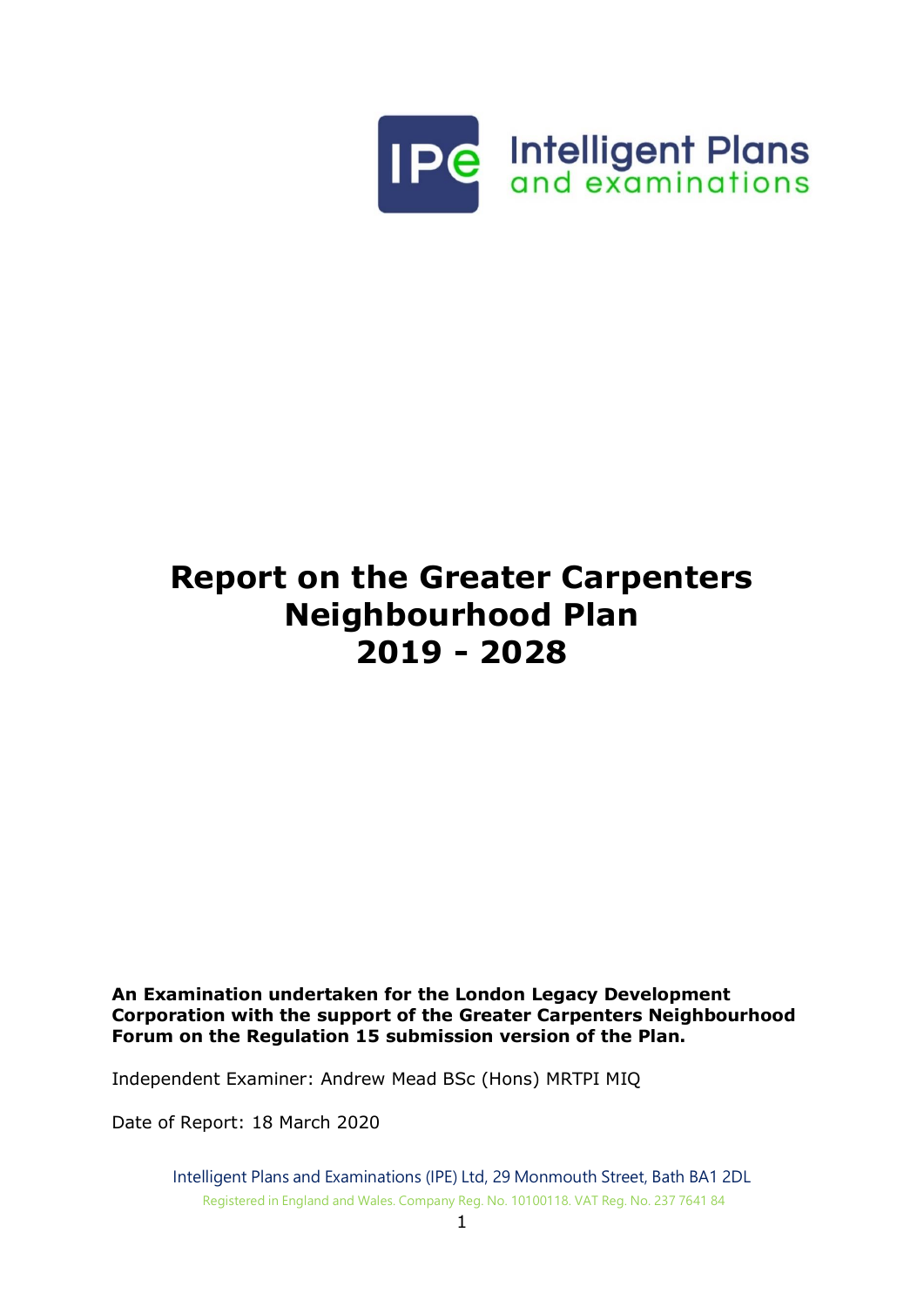## **Contents**

| <b>Main Findings</b> - Executive Summary                                                                                                                                                                                                                                                                                                                                                                                                                                    | 3                                                    |
|-----------------------------------------------------------------------------------------------------------------------------------------------------------------------------------------------------------------------------------------------------------------------------------------------------------------------------------------------------------------------------------------------------------------------------------------------------------------------------|------------------------------------------------------|
| 1. Introduction and Background<br>Greater Carpenters Neighbourhood Plan 2019 -<br>$\bullet$<br>2028                                                                                                                                                                                                                                                                                                                                                                         | 3<br>$\overline{3}$                                  |
| The Independent Examiner<br>$\bullet$<br>The Scope of the Examination<br>$\bullet$<br>The Basic Conditions<br>$\bullet$                                                                                                                                                                                                                                                                                                                                                     | 4<br>4<br>5                                          |
| 2. Approach to the Examination<br><b>Planning Policy Context</b><br>$\bullet$<br><b>Submitted Documents</b><br>$\bullet$<br>• Site Visit<br>Written Representations with or without Public<br>$\bullet$<br>Hearing<br>Modifications<br>$\bullet$                                                                                                                                                                                                                            | 6<br>6<br>$\overline{7}$<br>$\overline{7}$<br>8<br>8 |
| 3. Procedural Compliance and Human Rights<br>Qualifying Body and Neighbourhood Plan Area<br>$\bullet$<br>Plan Period<br>$\bullet$<br>Neighbourhood Plan Preparation and Consultation<br>$\bullet$<br>Development and Use of Land<br>$\bullet$<br><b>Excluded Development</b><br>$\bullet$<br>Human Rights<br>$\bullet$                                                                                                                                                      | 8<br>8<br>8<br>8<br>9<br>9<br>9                      |
| 4. Compliance with the Basic Conditions<br><b>EU Obligations</b><br>$\bullet$<br>Main Issues<br>$\bullet$<br>Topic (a): Homes, Refurbishment and Sensitive<br>$\bullet$<br>Infill<br>Topic (b): Green Space, Biodiversity and<br>$\bullet$<br><b>Community Gardening</b><br>Topic (c): Economy and Employment<br>Topic (d): Transport Connections and Movement<br>$\bullet$<br>Topic (e): Community Facilities, Ownership and<br>$\bullet$<br>Empowerment<br>Other comments | 10<br>10<br>10<br>11<br>15<br>16<br>18<br>19<br>19   |
| <b>5. Conclusions</b><br>Summary<br>The Referendum and its Area<br>$\bullet$<br>Overview                                                                                                                                                                                                                                                                                                                                                                                    | 20<br>20<br>20<br>20                                 |
| <b>Appendix: Modifications</b>                                                                                                                                                                                                                                                                                                                                                                                                                                              | 22                                                   |

Page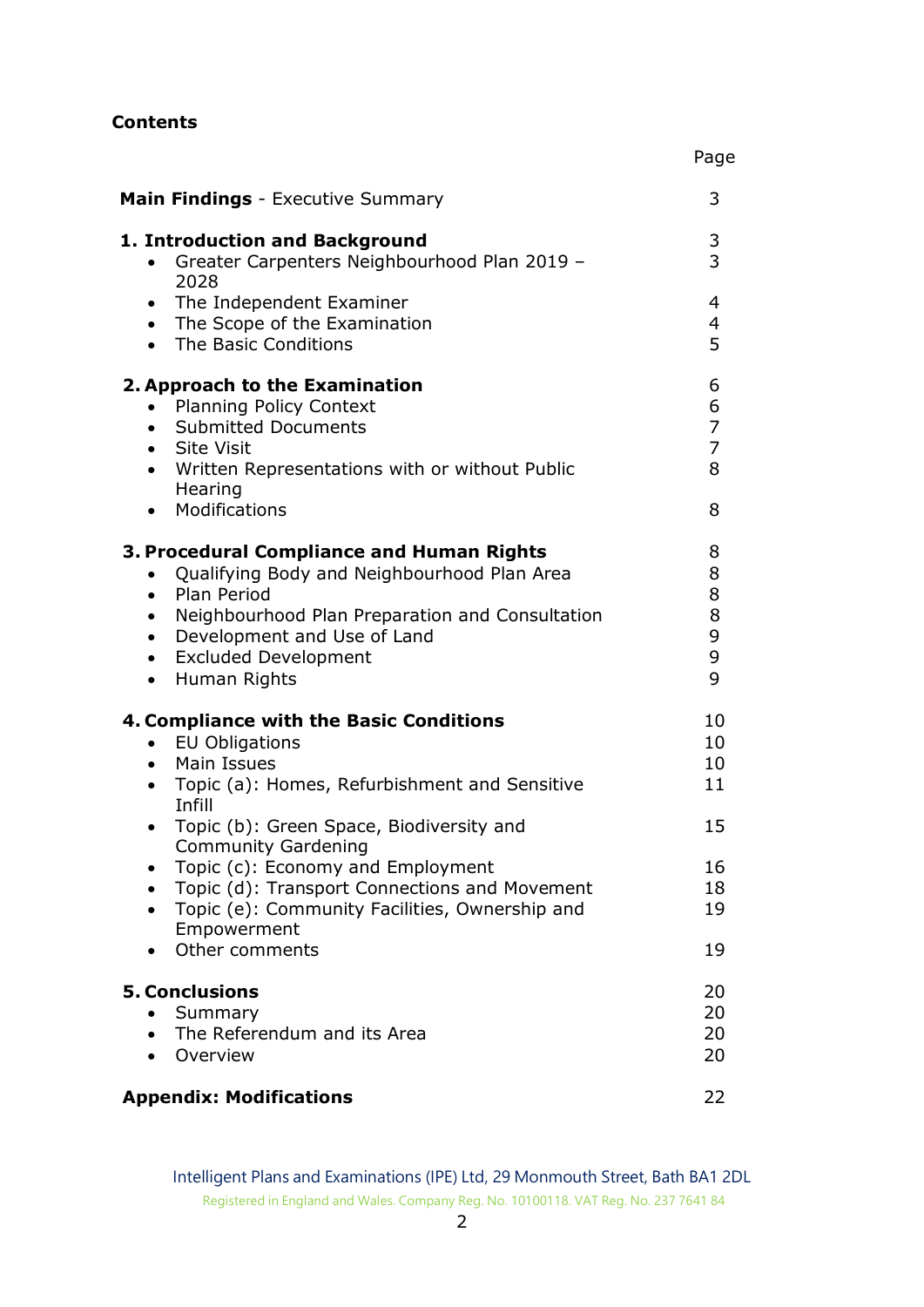# **Main Findings** - Executive Summary

From my examination of the Greater Carpenters Neighbourhood Plan (the Plan/GCNP) and its supporting documentation, including the representations made, I have concluded that, subject to the policy modifications set out in this report, the Plan meets the Basic Conditions.

I have also concluded that:

- the Plan has been prepared and submitted for examination by a qualifying body – the Greater Carpenters Neighbourhood Forum (GCNF);
- the Plan has been prepared for an area properly designated  $-$  the Greater Carpenters Neighbourhood Area as shown on page 4 of the submitted Plan;
- the Plan indicates the period in which it is to take effect: 2019–2028; and
- the policies relate to the development and use of land for a designated neighbourhood area.

I recommend that the Plan, once modified, proceeds to Referendum on the basis that it has met all the relevant legal requirements.

I have considered whether the referendum area should extend beyond the designated area to which the Plan relates and have concluded that it should not.

## **1. Introduction and Background**

-

*Greater Carpenters Neighbourhood Plan 2019–2028*

- 1.1 The Greater Carpenters Neighbourhood, with a population of 7207<sup>1</sup>, is a densely developed built-up area lying to the south of Stratford Regional Station, bounded on its north eastern and north western sides by railway tracks which lead to and from the station, its south eastern side by Stratford High Street and its south western side by Waterworks River.
- 1.2 The core of the area is primarily residential, comprising a mixture of two storey houses and three storey apartment blocks interspersed with three tall tower blocks which visually dominate the centre of the Plan area. However, other tall buildings predominate around the periphery of the residential core, along the High Street and near the Waterworks River.

 $1$  Estimate by the GCNF in response to O2 dated 9 January 2020. View at: [https://www.queenelizabetholympicpark.co.uk/-/media/lldc/planning/neighbourhood](https://www.queenelizabetholympicpark.co.uk/-/media/lldc/planning/neighbourhood-planning/greater-carpenters-neighbourhood-plan/greater-carpenters-forum-replies.ashx?la=en)[planning/greater-carpenters-neighbourhood-plan/greater-carpenters-forum](https://www.queenelizabetholympicpark.co.uk/-/media/lldc/planning/neighbourhood-planning/greater-carpenters-neighbourhood-plan/greater-carpenters-forum-replies.ashx?la=en)[replies.ashx?la=en](https://www.queenelizabetholympicpark.co.uk/-/media/lldc/planning/neighbourhood-planning/greater-carpenters-neighbourhood-plan/greater-carpenters-forum-replies.ashx?la=en)

Intelligent Plans and Examinations (IPE) Ltd, 29 Monmouth Street, Bath BA1 2DL Registered in England and Wales. Company Reg. No. 10100118. VAT Reg. No. 237 7641 84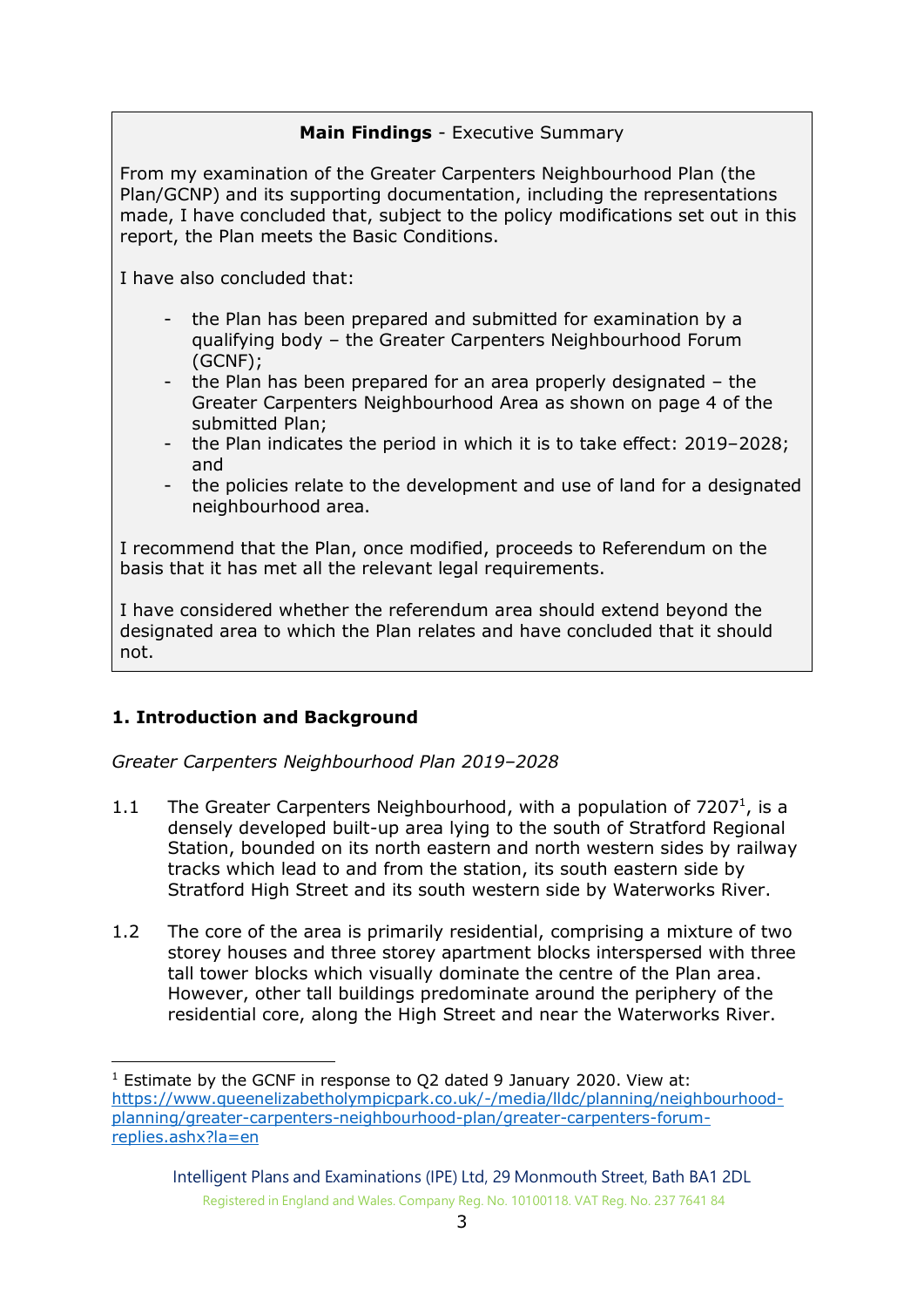- 1.3 The Development Plan for the area, which includes The London Legacy Development Corporation (LLDC) Local Plan 2015, defines the Greater Carpenters District as Site Allocation SA.3.4, a mixed-use area with potential for extensive redevelopment. This description is carried forward in the emerging Revised Local Plan 2019.
- 1.4 The formal process to commence preparation of the GCNP began in July 2015 when the Greater Carpenters area was designated as a Neighbourhood Area by the LLDC. The preparation of the GCNP developed following the publication of the Carpenters Community Plan in 2013. Work on the GCNP continued through 2014, 2015, 2016 and 2017 when a pre-submission version of the Plan was publicised. The GCNP now represents over five years work for those involved.
- 1.5 The vision for Greater Carpenters is described in the Plan (page 7), the gist of which is to aim for a community which is revitalised, vibrant and inclusive, resilient, healthy and physically active, empowered, engaged and better integrated socially and physically with the surrounding area.
- 1.6 The means to achieve the broader vision is then developed through objectives which consider economy and employment; green space, biodiversity and community gardening; housing refurbishment and sensitive infill, transport connections and movement; community ownership and empowerment, with health and wellbeing representing an overarching objective. These objectives form the logical subheadings for the policies of the Plan.

#### *The Independent Examiner*

- 1.7 As the Plan has now reached the examination stage, I have been appointed as the examiner of the GCNP by the LLDC, with the agreement of the GCNF.
- 1.8 I am a chartered town planner and former government Planning Inspector with previous experience of examining neighbourhood plans. I am an independent examiner and do not have an interest in any of the land that may be affected by the draft Plan.

#### *The Scope of the Examination*

1.9 As the independent examiner, I am required to produce this report and recommend either:

(a) that the neighbourhood plan is submitted to a referendum without changes; or

(b) that modifications are made and that the modified neighbourhood plan is submitted to a referendum; or

(c) that the neighbourhood plan does not proceed to a referendum on the basis that it does not meet the necessary legal requirements.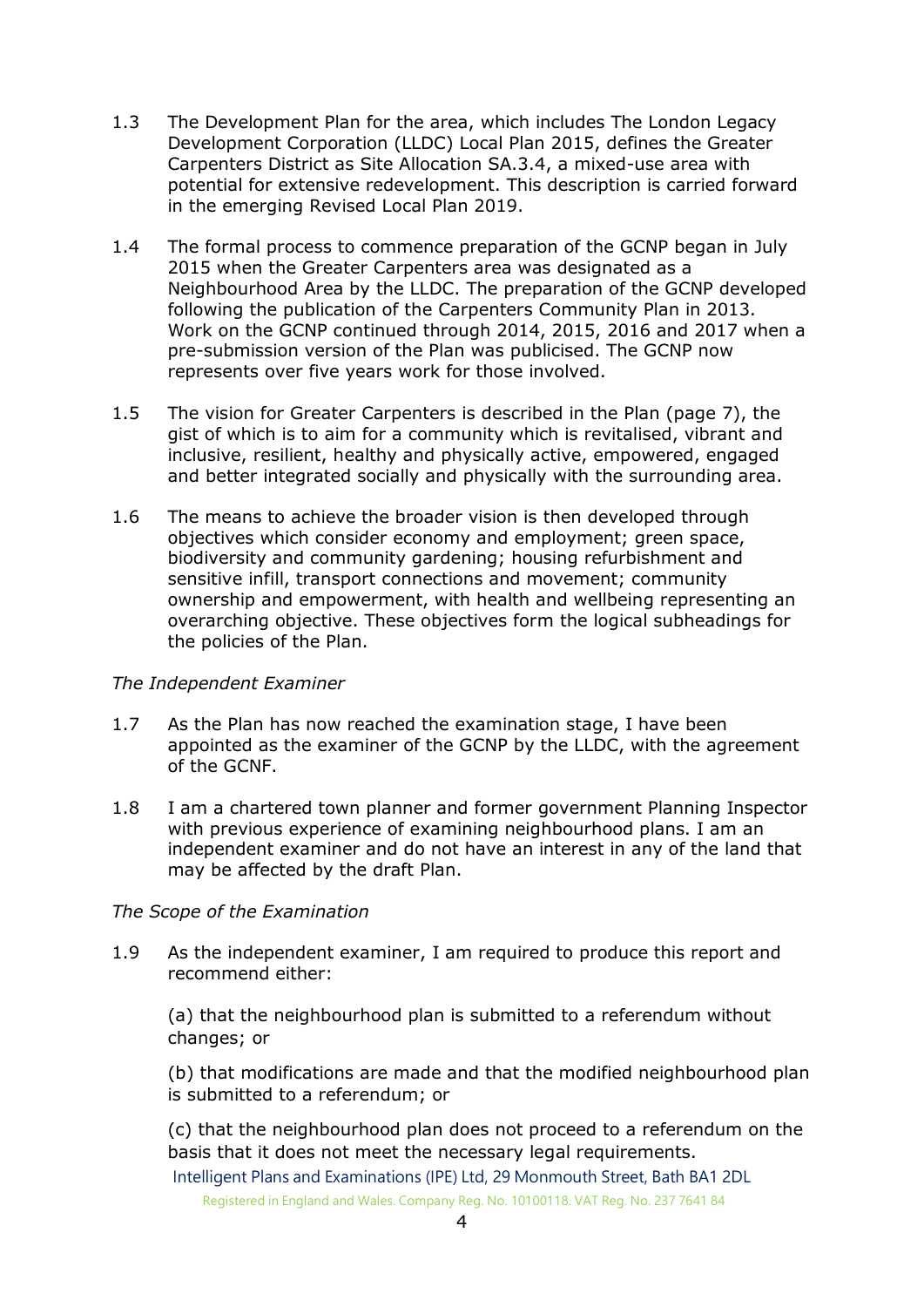- 1.10 The scope of the examination is set out in Paragraph 8(1) of Schedule 4B to the Town and Country Planning Act 1990 (as amended) ('the 1990 Act'). The examiner must consider:
	- Whether the Plan meets the Basic Conditions;
	- Whether the Plan complies with provisions under s.38A and s.38B of the Planning and Compulsory Purchase Act 2004 (as amended) ('the 2004 Act'). These are:
		- it has been prepared and submitted for examination by a qualifying body, for an area that has been properly designated by the local planning authority;
		- it sets out policies in relation to the development and use of land;
		- it specifies the period during which it has effect;
		- it does not include provisions and policies for 'excluded development';
		- it is the only neighbourhood plan for the area and does not relate to land outside the designated neighbourhood area;
		- whether the referendum boundary should be extended beyond the designated area, should the Plan proceed to referendum; and
	- Such matters as prescribed in the Neighbourhood Planning (General) Regulations 2012 (as amended) ('the 2012 Regulations').
- 1.11 I have considered only matters that fall within Paragraph 8(1) of Schedule 4B to the 1990 Act, with one exception. That is the requirement that the Plan is compatible with the Human Rights Convention.

## *The Basic Condition*s

- 1.12 The 'Basic Conditions' are set out in Paragraph 8(2) of Schedule 4B to the 1990 Act. In order to meet the Basic Conditions, the GCNP must:
	- have regard to national policies and advice contained in guidance issued by the Secretary of State;
	- contribute to the achievement of sustainable development;
	- be in general conformity with the strategic policies of the development plan for the area;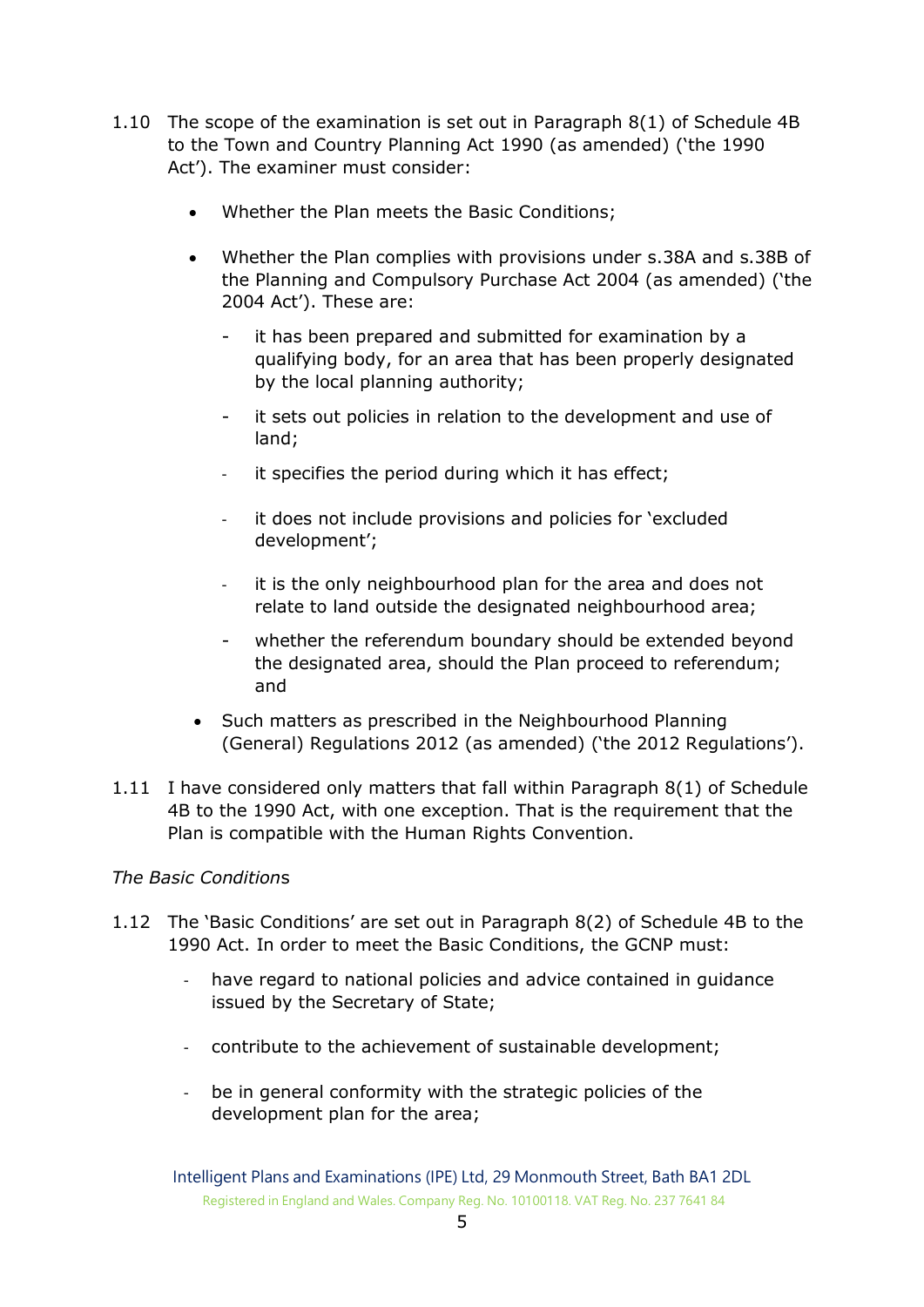- be compatible with and not breach European Union (EU) obligations; and
- meet prescribed conditions and comply with prescribed matters.
- 1.13 Regulation 32 and Schedule 2 to the 2012 Regulations prescribe a further Basic Condition for a neighbourhood plan. This requires that the making of the neighbourhood development plan does not breach the requirements of Chapter 8 of Part 6 of the Conservation of Habitats and Species Regulations 2017. 2

# **2. Approach to the Examination**

# *Planning Policy Context*

- 2.1 The Development Plan for this part of the LLDC is The London Plan March 2016 and the LLDC Local Plan adopted in 2015, both of which are being reviewed. The draft new London Plan was published for public consultation in December 2017 and the Inspectors' report into its examination was published in October 2019 with recommended modifications which are to be the subject of publicity. The LLDC Revised Local Plan is undergoing examination, hearing sessions having been held in September 2019. The report of the Inspector is awaited but he has issued a letter to LLDC which outlines and explains modifications which are likely to be required to make the Local Plan sound.<sup>3</sup>
- 2.2 The GCNP must be in general conformity with the strategic policies of the Development Plan. Accordingly, in my conclusions in the report about whether the Basic Conditions are met, my principal focus is on consideration of the general conformity of the GCNP policies against the strategic policies of the extant Development Plan, comprising the adopted London Plan and the LLDC Local Plan, in order to assess the legal requirement under section 8(2)(e) of the 1990 Act. I also comment on the emerging London Plan and the Revised Local Plan given their advanced stage, albeit I recognise that they are not yet part of the statutory Development Plan for the area and thus do not fall under the assessment required by paragraph 8(2)(e). However, Planning Practice Guidance (PPG) states that it is important to minimise any conflicts between policies

<sup>-</sup> $2$  This revised Basic Condition came into force on 28 December 2018 through the Conservation of Habitats and Species and Planning (Various Amendments) (England and Wales) Regulations 2018.

 $3$  See Appendix 1 to the letter from the LLDC dated 6 January 2020. View at: [https://www.queenelizabetholympicpark.co.uk/-/media/lldc/planning/neighbourhood](https://www.queenelizabetholympicpark.co.uk/-/media/lldc/planning/neighbourhood-planning/greater-carpenters-neighbourhood-plan/examiners-questions-lldc-response-060120.ashx?la=en)[planning/greater-carpenters-neighbourhood-plan/examiners-questions-lldc-response-](https://www.queenelizabetholympicpark.co.uk/-/media/lldc/planning/neighbourhood-planning/greater-carpenters-neighbourhood-plan/examiners-questions-lldc-response-060120.ashx?la=en)[060120.ashx?la=en](https://www.queenelizabetholympicpark.co.uk/-/media/lldc/planning/neighbourhood-planning/greater-carpenters-neighbourhood-plan/examiners-questions-lldc-response-060120.ashx?la=en)

Intelligent Plans and Examinations (IPE) Ltd, 29 Monmouth Street, Bath BA1 2DL Registered in England and Wales. Company Reg. No. 10100118. VAT Reg. No. 237 7641 84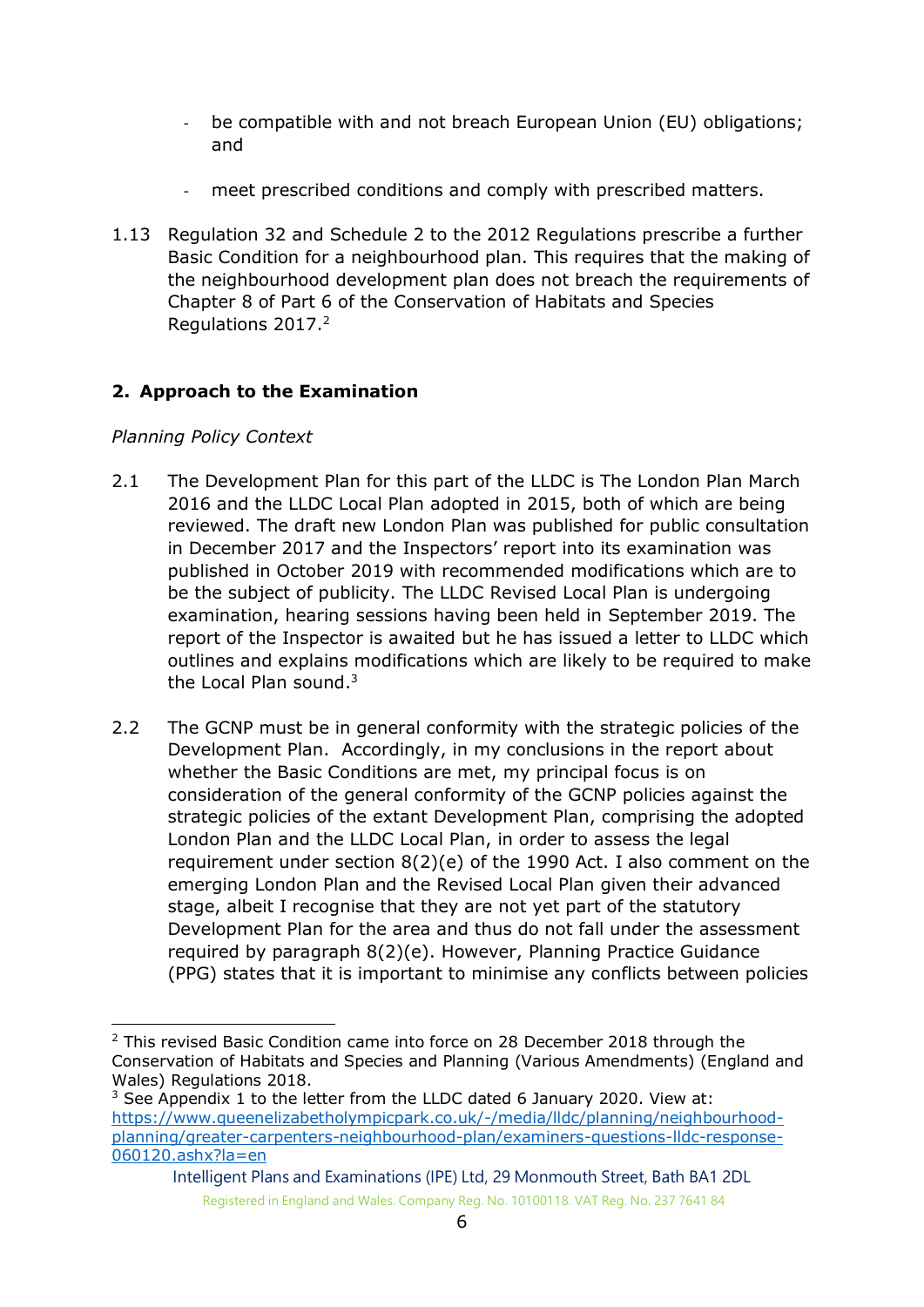in a neighbourhood plan and those in an emerging local plan.<sup>4</sup> I consider that the LLDC and GCNF have attempted to work together to ensure that conflicts between the two plans have been minimised.

2.3 The planning policy for England is set out principally in the National Planning Policy Framework (NPPF) and the PPG offers guidance on how this policy should be implemented. The NPPF of July 2018, and the February 2019 revision, replaces the first NPPF published in March 2012. The GCNP was submitted to LLDC in June 2019, so it is clear from paragraph 214 that this Plan is to be tested against the revised NPPF.<sup>5</sup>

## *Submitted Documents*

- 2.4 I have considered all policy, guidance and other reference documents I consider relevant to the examination, including those submitted, which comprise:
	- The Greater Carpenters Neighbourhood Plan 2019–2028;
	- The map on page 4 of the Plan, which identifies the area to which the proposed Neighbourhood Plan relates;
	- the Consultation Statement, May 2019;
	- the Basic Conditions Statement, May 2019;
	- all the representations that have been made in accordance with the Regulation 16 consultation;
	- the Strategic Environmental Assessment (SEA) Screening Opinion, dated July 2017; and
	- the requests for additional clarification sought in my letters of 22 November 2019, 11 December 2019 and 14 January 2020 and the responses dated 5 December 2019, 6 and 28 January 2020 from the LLDC**,** 9 and 28 January 2020 from the GCNF and 6 January 2020 from the London Borough of Newham (Newham LB), all of which are available on the LLDC's website.<sup>6</sup>

#### *Site Visit*

2.5 I made an unaccompanied site visit to the Neighbourhood Plan Area on 27 November 2019 to familiarise myself with it, and visit relevant sites and areas referenced in the Plan and the representations.

<sup>-</sup><sup>4</sup> PPG Reference ID: 41-009-20190509.

<sup>&</sup>lt;sup>5</sup> See paragraph 214 of the NPPF. The Plan was submitted under Regulation 15 to the local planning authority after 24 January 2019.

<sup>6</sup> View at: [https://www.queenelizabetholympicpark.co.uk/planning-authority/planning](https://www.queenelizabetholympicpark.co.uk/planning-authority/planning-policy/neighbourhood-planning)[policy/neighbourhood-planning](https://www.queenelizabetholympicpark.co.uk/planning-authority/planning-policy/neighbourhood-planning)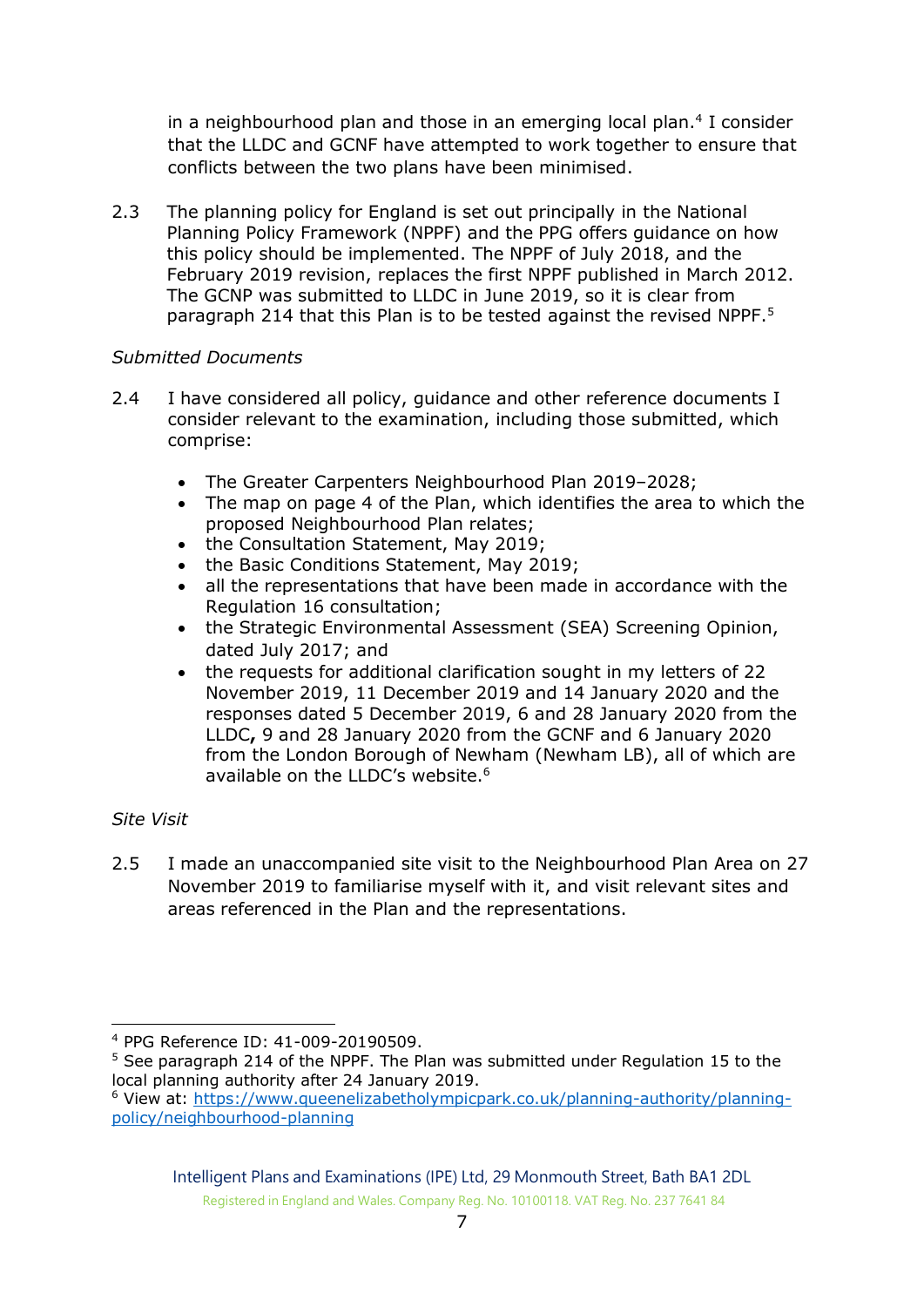## *Written Representations with or without Public Hearing*

2.6 This examination has been dealt with by written representations. I considered hearing sessions to be unnecessary as the consultation responses clearly articulated the objections to the Plan and presented arguments for and against the Plan's suitability to proceed to a referendum. As noted in paragraph 2.4 above, the GCNF, LLDC and Newham LB helpfully answered in writing the questions which I put to them in my letters 22 November, 11 December 2019 and 14 January 2020.

#### *Modifications*

2.7 Where necessary, I have recommended modifications to the Plan (**PMs**) in this report in order that it meets the Basic Conditions and other legal requirements. For ease of reference, I have listed these modifications separately in the Appendix.

## **3. Procedural Compliance and Human Rights**

#### *Qualifying Body and Neighbourhood Plan Area*

- 3.1 The GCNP has been prepared and submitted for examination by the GCNF, which is a qualifying body. It extends over the whole of the Greater Carpenters area, which constitutes the area of the Plan designated by LLDC on 21 July 2015.
- 3.2 It is the only Neighbourhood Plan for the Greater Carpenters area and does not relate to land outside the designated Neighbourhood Plan Area.

#### *Plan Period*

3.3 The Plan specifies clearly the period during which it takes effect, which is between 2019 and 2028.

#### *Neighbourhood Plan Preparation and Consultation*

- 3.4 The Consultation Statement, dated May 2019, indicates that the GCNF took the first steps in the preparation of the Plan in 2014 and 2015 with a series of meetings to gauge opinion on key themes for local residents, agree the Plan area, write a constitution and set up a web site. Public meetings took place in July and November 2014 which were advertised by printing and distributing 6000 leaflets to about 1100 households, the local school, the Builders Arms pub and other buildings used by the community.
- Intelligent Plans and Examinations (IPE) Ltd, 29 Monmouth Street, Bath BA1 2DL Registered in England and Wales. Company Reg. No. 10100118. VAT Reg. No. 237 7641 84 3.5 Public meetings also took place in February and June 2015 which preceded the drafting of a vision for the Plan, which was circulated to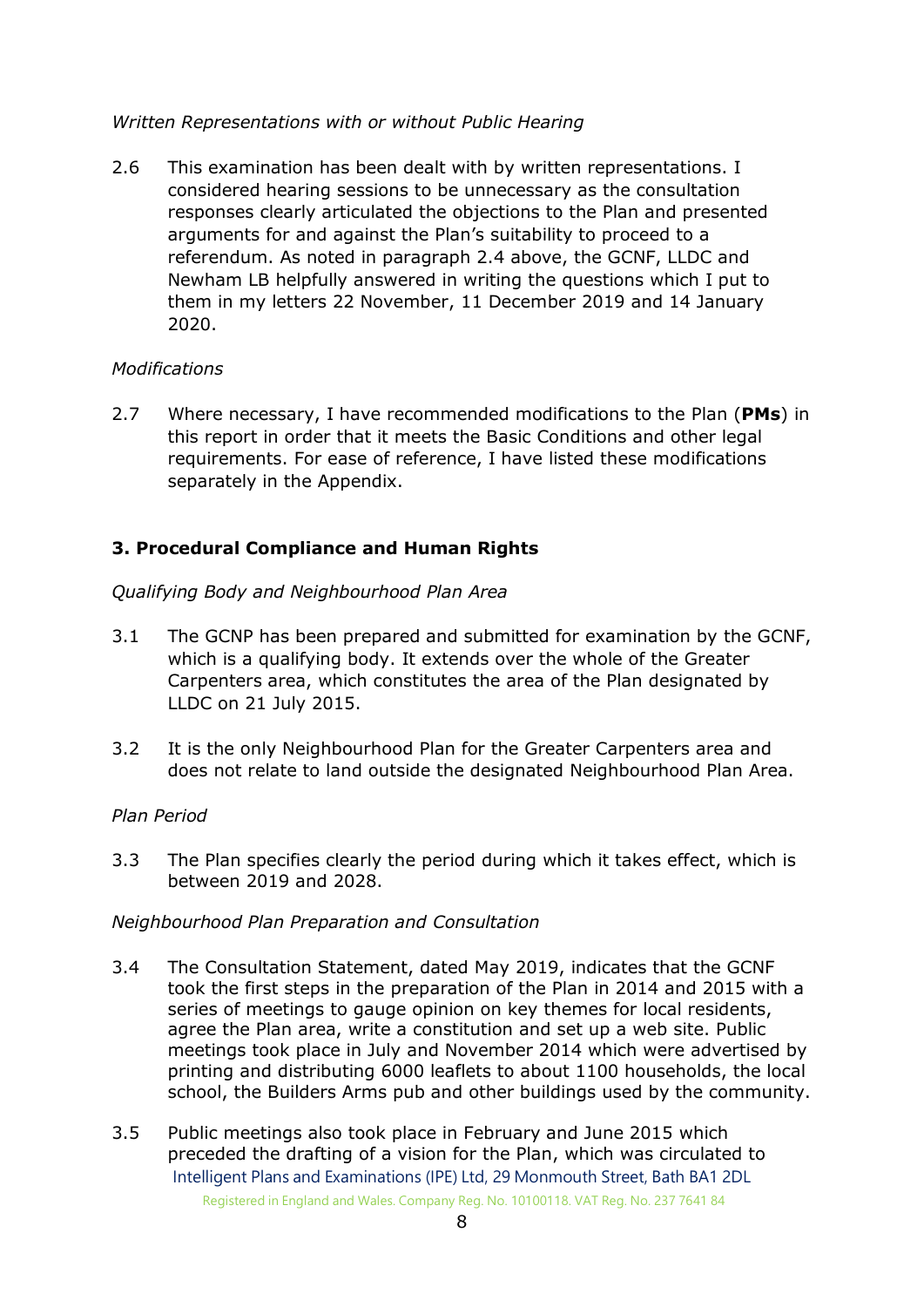members of the GCNF and then published in a newsletter in April 2016. Consultation events were held in May and July 2016, with workshops held on key themes within the Plan. From December 2016 to August 2017, one to one discussions were held with key stakeholders and further workshop meetings held on specific topics in the Plan. Drafts of the Plan were produced in September 2016, February 2017, May 2017 and October 2017, modified as a result of the continuing consultations.

- 3.6 The formal consultation on the GCNP under Regulation 14 of the 2012 Regulations took place during a period of just over seven weeks between 30 October and 18 December 2017. The publicity given to this stage of the Plan was very wide ranging. 10,000 survey forms and fliers were distributed. Exhibitions, drop-in sessions and two public meetings were held. 256 responses were received to the consultation. The GCNP was then submitted to the LLDC in June 2019 and was subject to consultation under Regulation 16 between 3 July 2019 and 31 August 2019. 61 representations were received.
- 3.7 Both the LLDC and Newham LB expressed reservations about the effectiveness of the engagement with the public on the draft Plan and the public consultation process. However, although the indications are that the membership of the GCNF only extended to perhaps over 100 people, which would be a very small proportion of the resident population, public meetings were well advertised, together with exhibitions and the widespread distribution of leaflets. People cannot be compelled to attend events or participate in surveys and other parts of the preparation process.
- 3.8 Therefore, all in all, I am satisfied that a transparent, fair and inclusive consultation process has been followed for the GCNP, that has had regard to advice in the PPG on plan preparation and is procedurally compliant in accordance with the legal requirements.

#### *Development and Use of Land*

3.9 I consider that the Plan, as proposed to be modified, sets out policies in relation to the development and use of land in accordance with s.38A of the 2004 Act.

#### *Excluded Development*

3.10 The Plan does not include provisions and policies for 'excluded development'.

#### *Human Rights*

3.11 The Basic Conditions Statement (BCS) states that the Plan has regard to the fundamental rights and freedoms guaranteed under the European Convention on Human Rights and it also complies with the Human Rights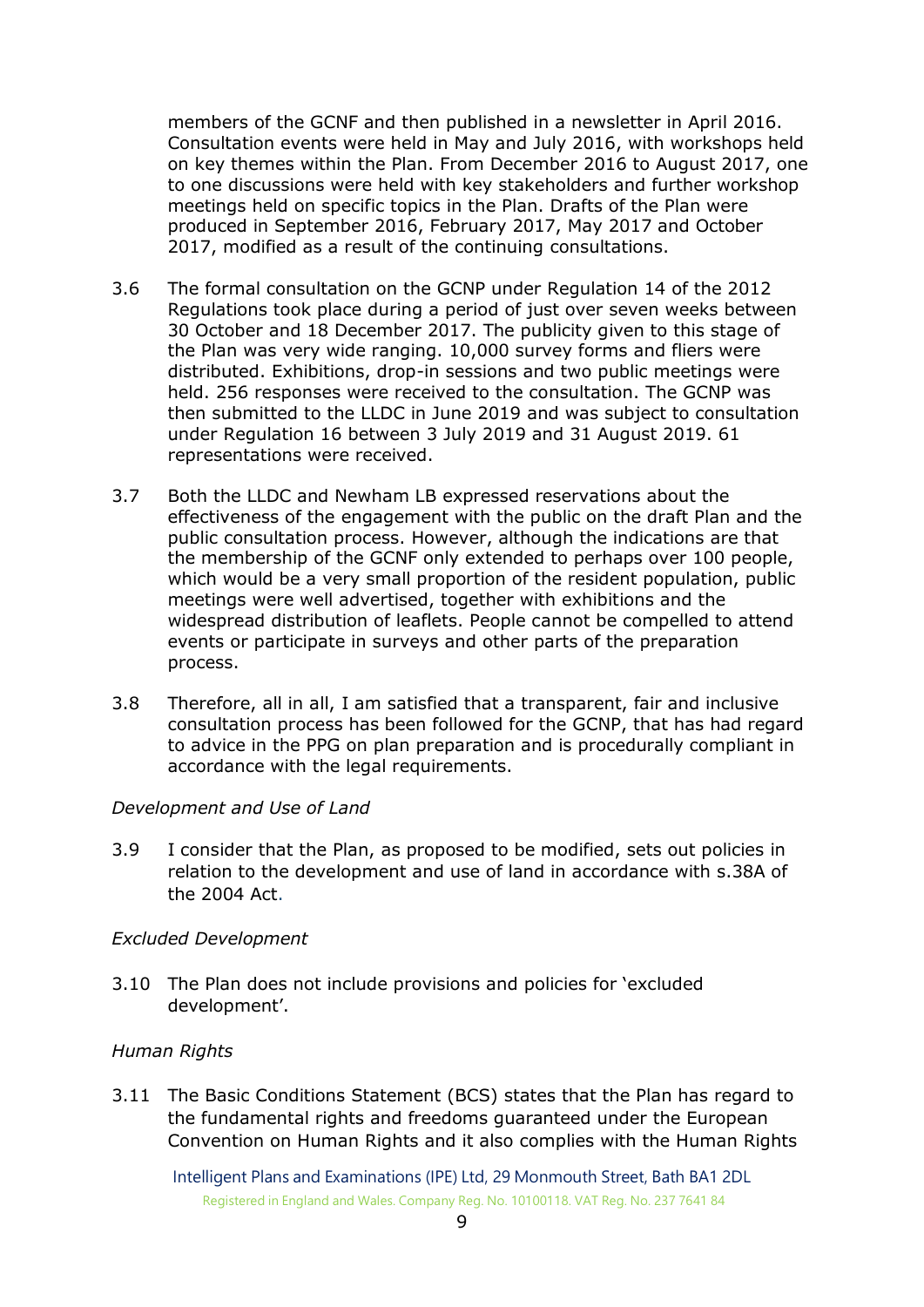Act 1998. The GCNF were advised by the LLDC that it did not need to produce an Equalities Impact Assessment. The GCNP has been prepared with extensive input from the community and stakeholders, as set out in the Consultation Statement. The LLDC has not raised any issues concerning a breach of, or incompatibility with Convention rights (within the meaning of the Human Rights Act 1998). I have considered the matter independently and I have found no reason to come to a different conclusion.

## **4. Compliance with the Basic Conditions**

## *EU Obligations*

- 4.1 The GCNP was screened for SEA on behalf of the LLDC. The Screening Opinion is available on the web site of  $LLDC$ .<sup>7</sup> The LLDC found that it was unnecessary to undertake SEA. When consulted, neither Natural England (NE) nor the Environment Agency (EA) disagreed with that assessment.<sup>8</sup> In the Regulation 16 response, Historic England did not seek the undertaking of a SEA.<sup>9</sup> Having read the very thorough SEA Screening Opinion, and considered the matter independently, I agree with those conclusions.
- 4.2 The GCNP was further screened on behalf of the LLDC for Habitats Regulations Assessment (HRA), which concluded that HRA was not required. NE agreed with that conclusion and had no further comments in its Regulation 16 consultation response.<sup>10</sup> Based on my independent consideration on the information provided, I support the above conclusion.

#### *Main Issues*

-

4.3 Following the consideration of whether the Plan complies with various procedural and legal requirements, it is now necessary to deal with whether it complies with the Basic Conditions; particularly the regard it pays to national policy and guidance, the contribution it makes to the achievement of sustainable development and whether it is in general conformity with strategic development plan policies. I test the Plan against the Basic Conditions by considering specific issues of compliance with the Plan's sixteen policies.

<sup>7</sup> View at: [https://www.queenelizabetholympicpark.co.uk/planning-authority/planning](https://www.queenelizabetholympicpark.co.uk/planning-authority/planning-policy/neighbourhood-planning)[policy/neighbourhood-planning](https://www.queenelizabetholympicpark.co.uk/planning-authority/planning-policy/neighbourhood-planning)

<sup>&</sup>lt;sup>8</sup> Emails from Natural England; 12 April 2017 & The Environment Agency; 17 May 2017.

<sup>&</sup>lt;sup>9</sup> Regulation 16 response; 25 July 2019.

<sup>&</sup>lt;sup>10</sup> Regulation 16 response; 24 July 2019.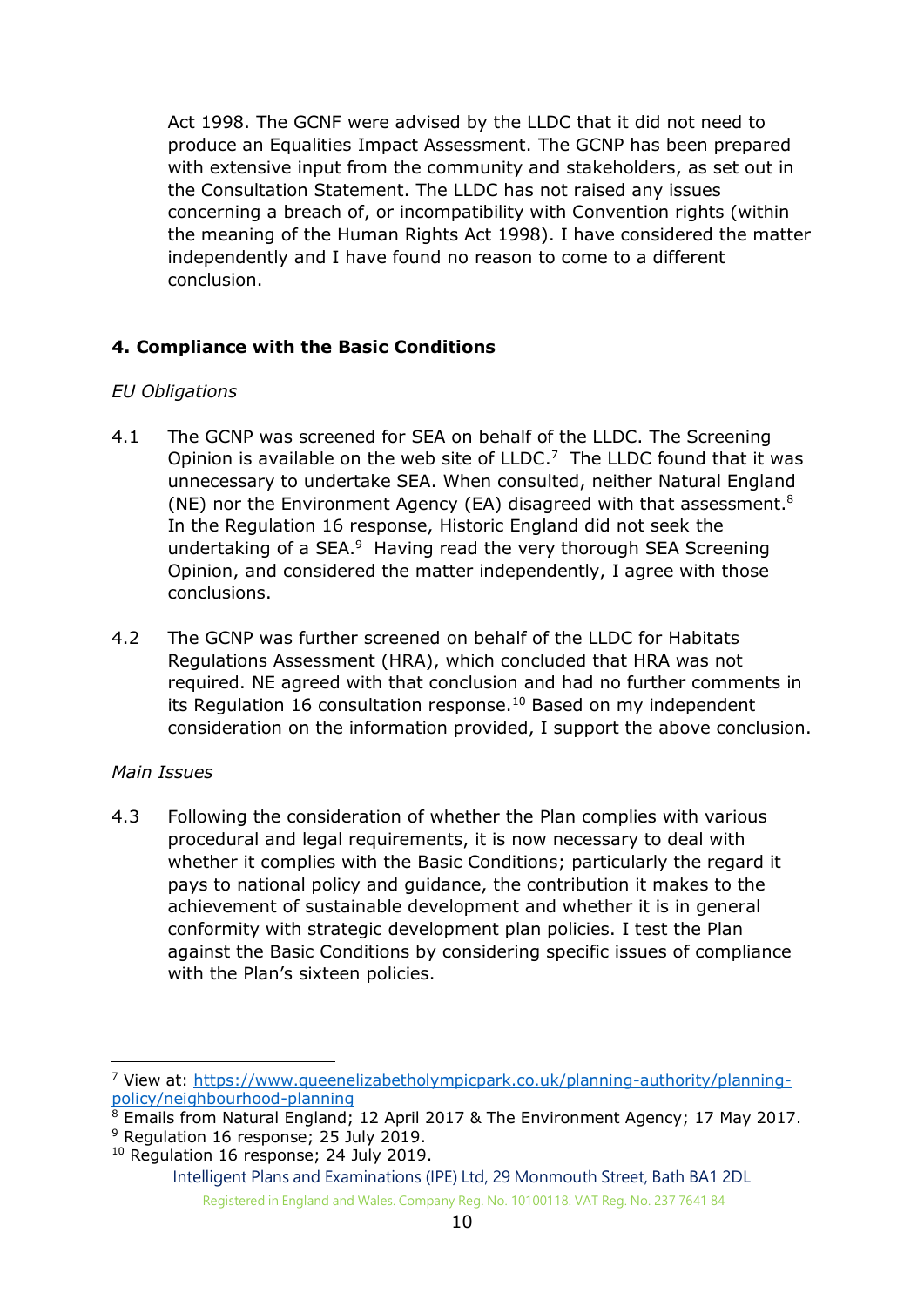- 4.4 As part of that assessment, I consider whether the policies in the GCNP are sufficiently clear and unambiguous, having regard to advice in the PPG. A policy should be drafted with sufficient clarity that a decision maker can apply it consistently and with confidence when determining planning applications. It should be concise, precise and supported by appropriate evidence.<sup>11</sup>
- 4.5 Accordingly, having regard to the GCNP, the consultation responses, written evidence<sup>12</sup> and the site visit, I consider that the main issues for this examination are whether the Plan policies (i) have regard to national policy and guidance, (ii) are in general conformity with the adopted strategic planning policies and (iii) would contribute to the achievement of sustainable development? I shall assess these issues on the basis of broadly grouping the themes which have been identified in the GCNP, but altering the sequence by considering (a) Homes, Refurbishment and Sensitive Infill (b) Economy and Employment; (c) Green Space and Biodiversity; (d) Transport Connections and Movement; and finally, (e) Community Facilities.

*Topic (a): Homes, Refurbishment and Sensitive Infill (Policies H1, H2 and H3)*

- 4.6 The London Plan provides the context for the housing requirements for the LLDC Local Plan and, indirectly, the GCNP. The adopted London Plan indicates a 10 years minimum housing target for the LLDC of 14,711.<sup>13</sup> Policy SP.2 of the adopted LLDC Local Plan 2015 to 2031 provides for delivering in excess of the London Plan target of 1,471 houses per annum in its area.
- 4.7 The LLDC Local Plan divides the Corporation into Areas and Sub Areas. The Site Allocation SA3.4: Greater Carpenters District is virtually identical to the area of the GCNP. $<sup>14</sup>$  The first two supporting development</sup> principles of SA3.4 relate to housing numbers and state that proposals should seek to optimise and increase the residential capacity of the area subject in particular to Policy SP.2 of the Local Plan. (Policy SP.2 seeks to maximise housing and infrastructure). The second development principle is that densities and uses should reflect location and public transport accessibility.

<sup>-</sup><sup>11</sup> PPG Reference ID: 41-041-20140306.

 $12$  The other evidence includes my letters of 22 November, 11 December 2019 and 14 January 2020 to the GCNF, LLDC and Newham LB seeking clarification and the replies referred to above.

<sup>&</sup>lt;sup>13</sup> The London Plan: Table 3.1. View at: [https://www.london.gov.uk/what-we](https://www.london.gov.uk/what-we-do/planning/london-plan)[do/planning/london-plan](https://www.london.gov.uk/what-we-do/planning/london-plan)

Intelligent Plans and Examinations (IPE) Ltd, 29 Monmouth Street, Bath BA1 2DL  $14$  The diagram on page 205 of the LLDC Local Plan is on a slightly different map base to that on page 4 of the GCNP, but the boundaries of the areas appear to be very similar.

Registered in England and Wales. Company Reg. No. 10100118. VAT Reg. No. 237 7641 84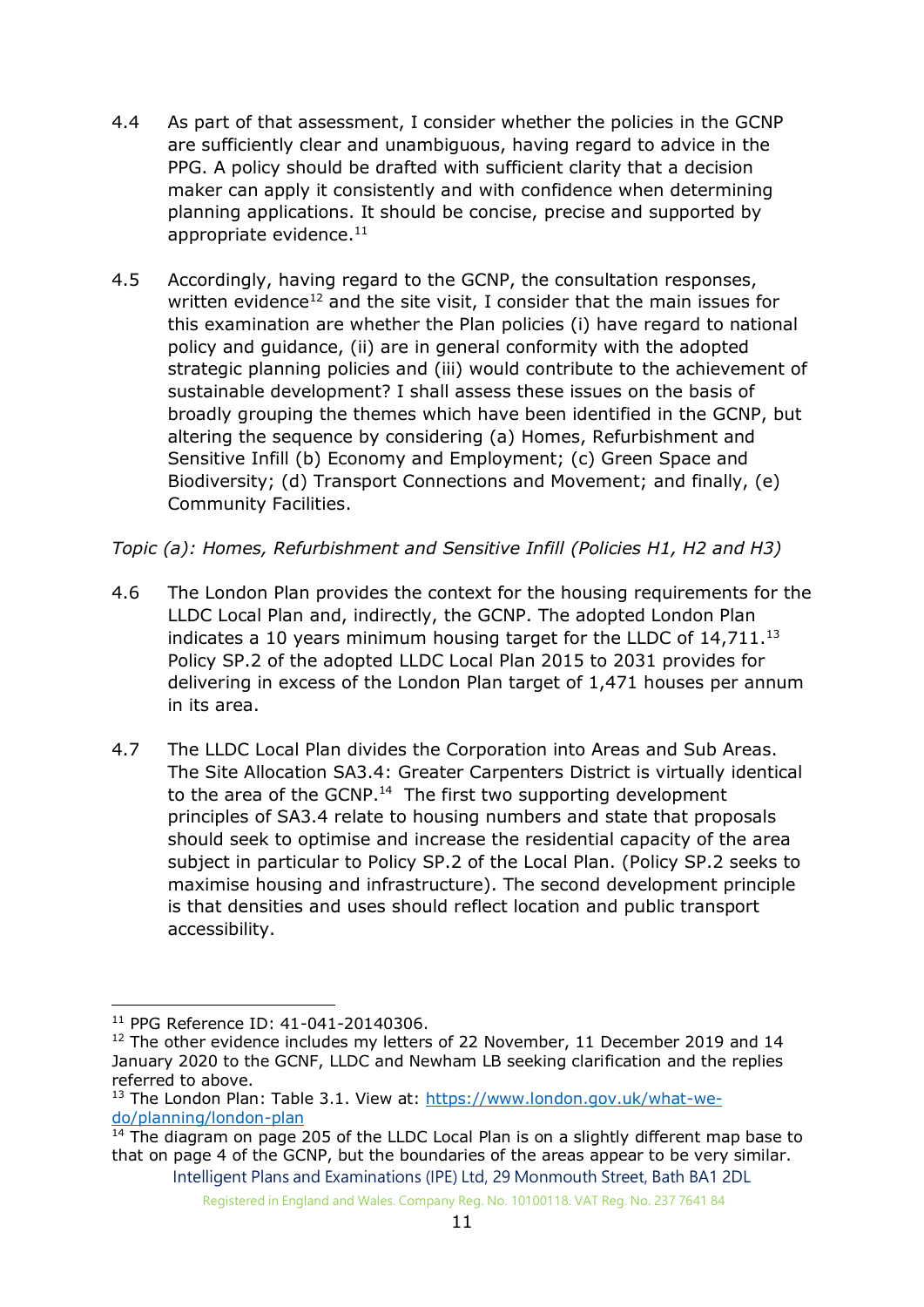- 4.8 The reviews of both plans are being undertaken simultaneously and have reached a late stage in their preparation.<sup>15</sup> Policy H.1 of the new London Plan, as about to be published following the receipt of the Panel recommendations, provides for Table 4.1 which sets out a target for net housing completions in the LLDC of 21,540 between 2019/2020 and 2028/2029.
- 4.9 The LLDC Revised Local Plan continues the definition of Site Allocation SA3.4: Greater Carpenters District from the adopted Local Plan. Many of the supporting development principles continue unchanged, but the site allocation is expected to yield a minimum of 2,300 new homes (gross).
- 4.10 Policy H2 of the GCNP states that the target for housing is to provide 650 new homes and bring back 300 – 350 empty homes back into use. The locations of the allocations for new homes are shown on Figure 4 .6 of the Plan. Policy H1 of the Plan indicates that refurbishment of all existing homes has the highest priority and it is evident from the second paragraph of Policy H2 that, should any redevelopment propose the demolition of existing homes, refurbishment should be one of the options considered.
- 4.11 I consider that Policies H1 and H2, when taken together, fail to significantly optimise and increase the residential capacity of the area of the Plan and do not reflect its location adjoining Stratford Regional Station and the public transport accessibility. Therefore, the policies do not generally conform with the Greater Carpenters District development principles within the adopted Local Plan (and the policies also conflict with the development principles contained within the Draft Revised Local Plan, especially the minimum housing target of 2,300 new homes).
- 4.12 However, following the hearing sessions into the Draft Revised Local Plan, the Inspector has listed main modifications (MMs) which are likely to be necessary to make the Plan sound which, although including the development principles, deletes the 2,300 new homes figure. The precise size of the housing allocation is to be determined following the outcome of the consideration of a range of options including refurbishment, infill opportunities, comprehensive redevelopment and combinations of those options and which would involve full community consultation.<sup>16</sup>
- 4.13 The modifications which the Inspector considers are likely to be necessary to make the Revised Local Plan sound include MM27 which states that:

 $15$  See paragraph 2.1 above.

 $16$  For the Inspector's explanatory letter and the schedule of Main Modifications, including MM27, MM28 and MM29 which are pertinent to the GCNP, see Appendix 1 of the letter from the LLDC dated 6 January 2020.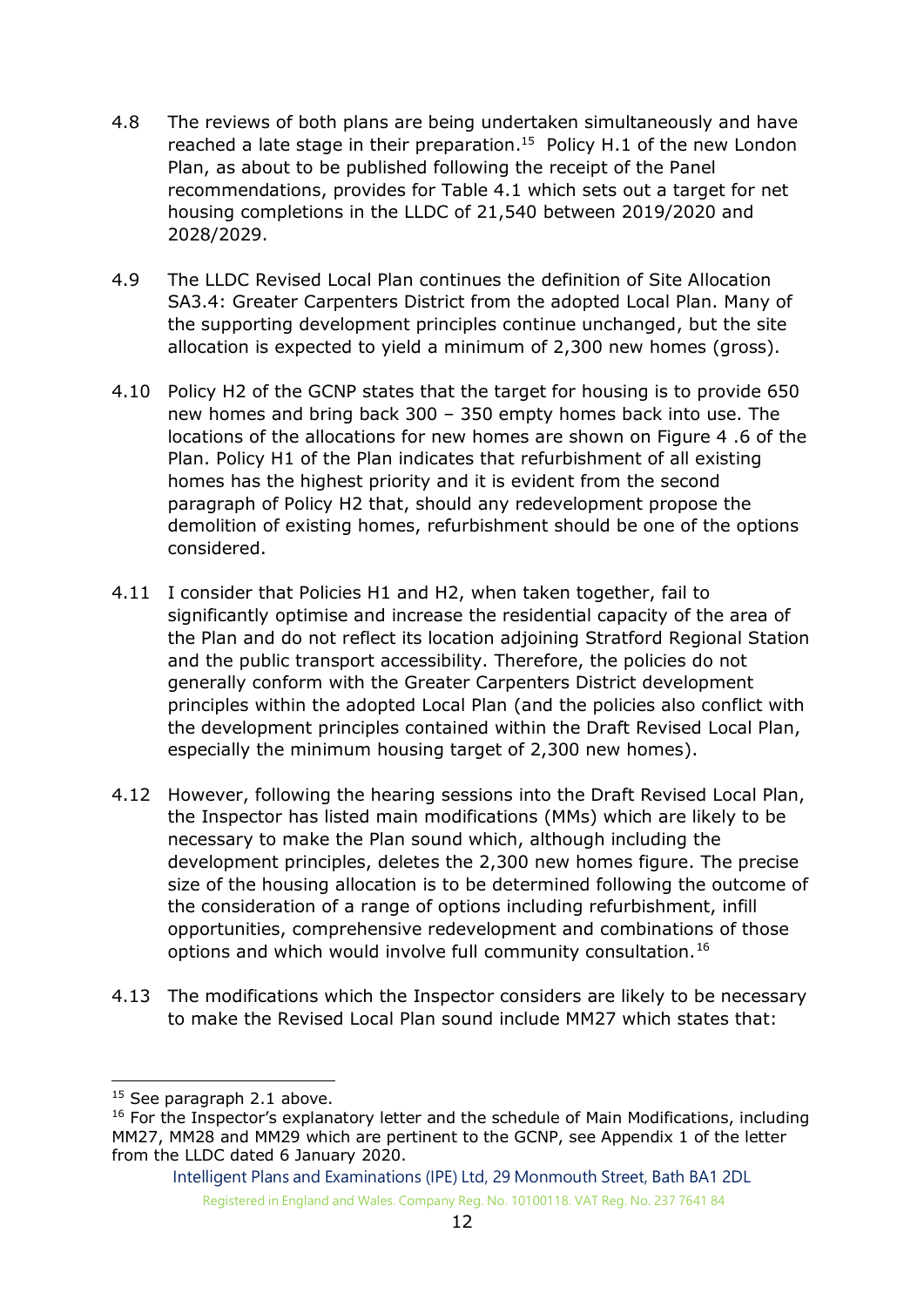*"The detailed development principles for this area will be formulated through the emerging Greater Carpenters Neighbourhood Plan."*

- 4.14 In response to one of my questions, the GCNF helpfully commented that they believed 1000 new homes could be provided in the Plan area, an increase from the 650 in the Plan; the additions being located within the two parcels of land shown in Map 4.6a which accompanied the response. $^{17}$ Whereas the additional locations may be suitable for residential development in some form, I have very strong reservations about recommending the allocation of these sites or even confirming those proposed in the Plan.
- 4.15 The three high rise blocks; Lund Point, Dennison Point and James Riley Point provide 168, 134 and 132 homes respectively.<sup>18</sup> The GCNF estimate that about 50 households still live in the blocks, the remainder being "decanted" by the housing authority and landowner Newham LB, to live elsewhere, mostly locally, pending redevelopment and who have a right to return.<sup>19</sup> However, even though reoccupying the vacancies within the blocks would add to the availability of accommodation, I do not have any convincing evidence submitted to suggest that the high rise blocks could be viably refurbished to current residential standards taking into account health, safety, energy and climate change requirements, such as is sought for new housing development in Policy H3 of the Plan
- 4.16 It is evident that, in order to achieve the degree of increase in residential density sought in the adopted Local Plan without undermining the strategic policies in the London Plan, taller buildings than currently exist, other than the three high rise blocks, will be required. Depending on their height, they may be subject to Policy BN.10 of the adopted Local Plan and Policy BN.5 of the emerging Revised Local Plan. In addition, the proposals would be subject to the detailed design requirements of Policies BN.1 and BN.4 of the adopted Local Plan and the same numbered policies of the emerging Revised Local Plan.
- 4.17 The Plan proposes delivering the housing in blocks of buildings at a height of up to 8 storeys, some with mixed uses, with the locations shown on Figure 4.6, although the GNCF has suggested that building heights could be up to 15 storeys by the railway lines and at the periphery of the Carpenters estate.<sup>20</sup> The Plan refers to a report prepared by AECOM for the GCNF as evidence to justify the allocations. However, deficiencies in the report which are identified by the LLDC show that not all the potential sites available for housing were considered and there was no information

<sup>&</sup>lt;sup>17</sup> Site C: The TfL Triangle; Site G: The Yard.

<sup>&</sup>lt;sup>18</sup> See Q4 response from GCNF, dated 9 January 2020.

<sup>&</sup>lt;sup>19</sup> See response from Newham LB, dated 6 January 2020.

Intelligent Plans and Examinations (IPE) Ltd, 29 Monmouth Street, Bath BA1 2DL Registered in England and Wales. Company Reg. No. 10100118. VAT Reg. No. 237 7641 84 <sup>20</sup> See response to Q5 from GCNF, dated 9 January.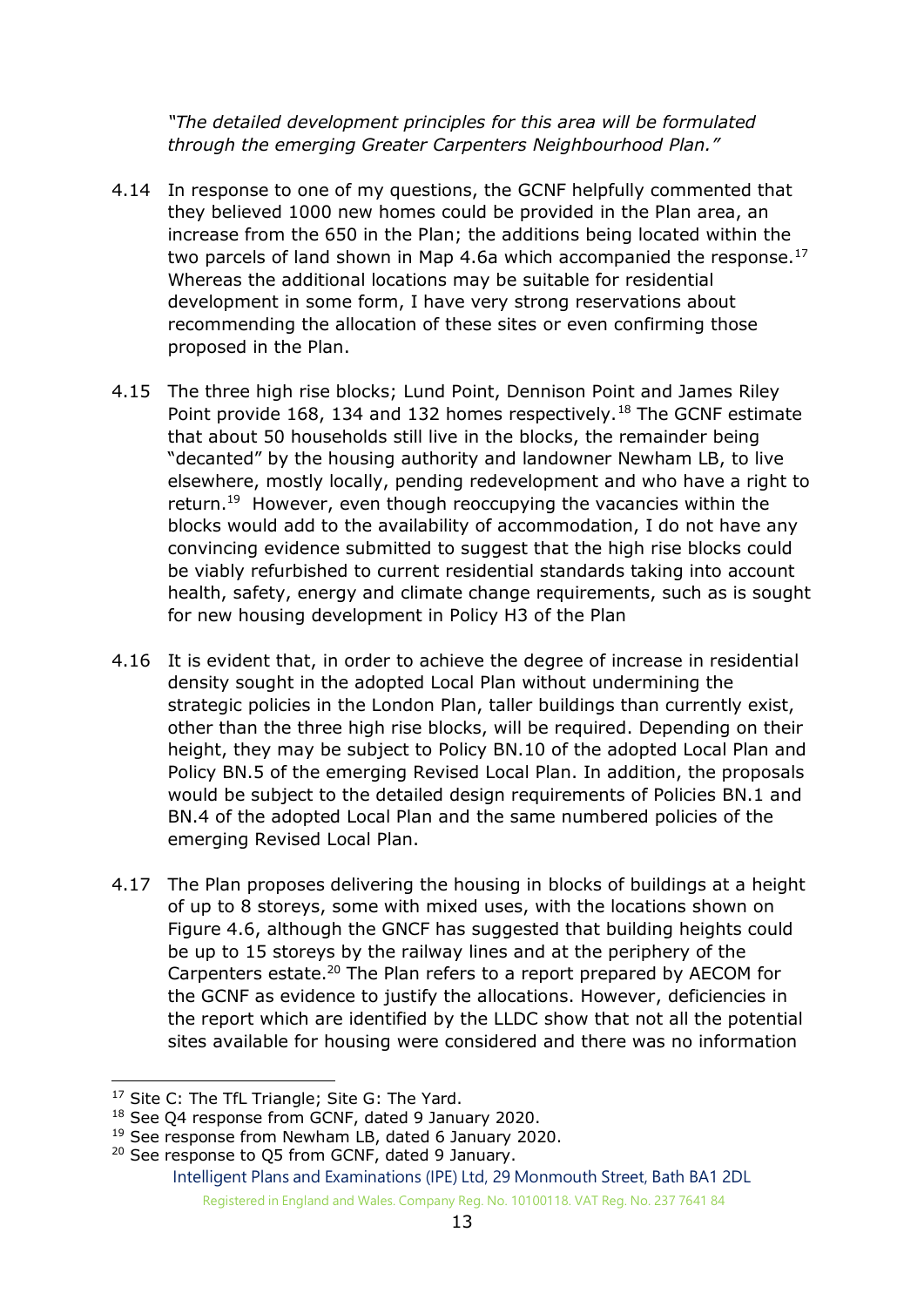on the methodology by which the actual proposed housing numbers were determined. Furthermore, there is no evidence on the deliverability of the housing numbers proposed in the locations in the Plan. Additionally, there is no analytical evidence to indicate that the new buildings would comply with the design requirements of Local Plan Policies BN.1 and BN.4.

- 4.18 Therefore, in order to make the Plan generally conform with the strategic policies of the adopted LLDC Local Plan, the adopted London Plan (and to minimise conflict with the emerging London Plan and the Revised LLDC Local Plan, particularly if MM27, MM28 and MM29 become part of the Local Plan), I recommend the following modifications to the GCNP, including the deletion of Policies H1 and H2 and Figure 4.6. The modifications take the form of further detailed development principles for the Plan area, to be read alongside those in the Local Plan, which include early community consultation on specific development proposals or regeneration plans and residents' ballots. **(PM1)**
- 4.19 The further detailed development principles are:

(a) There is no minimum housing target but, due to the proximity of the Stratford transport hub and the potential for redevelopment of significant areas, the residential density within the area of the Plan should be substantially increased.

(b) The increase in density should be predominantly (i) alongside the rail corridor forming the western boundary of the Plan area, whilst respecting the safeguarding necessary for the Dockland Light Railway (DLR) North Route Double Tracking phase 2, and (ii) towards the north of the Plan area reflecting the potential of the Transport for London (TfL) land shown on Figure 4.6a and the proximity of the town centre.

(c) New residential development should be provided by refurbishment, opportunities for infill and/or comprehensive redevelopment, subject to viability considerations and the overall design of schemes which are proposed, including the need for tall buildings to be in accordance with Policy BN.5 of the Local Plan and for the whole development to be subject to Policies BN.1 and BN.5.

4.20 The second paragraph in Policy H2 requires the submission of details of environmental costs and alternative options in the event of a proposal to demolish existing houses. I consider that any significant redevelopment scheme would fall within Schedule 2 of the Town and Country (Environmental Impact Assessment) Regulations 2017 and so would already be subject to the measures which the policy seeks to achieve. $21$ 

<sup>&</sup>lt;sup>21</sup> See Regulation  $18(3)(d)$ . View at:

<http://www.legislation.gov.uk/uksi/2017/571/contents/made>

Intelligent Plans and Examinations (IPE) Ltd, 29 Monmouth Street, Bath BA1 2DL Registered in England and Wales. Company Reg. No. 10100118. VAT Reg. No. 237 7641 84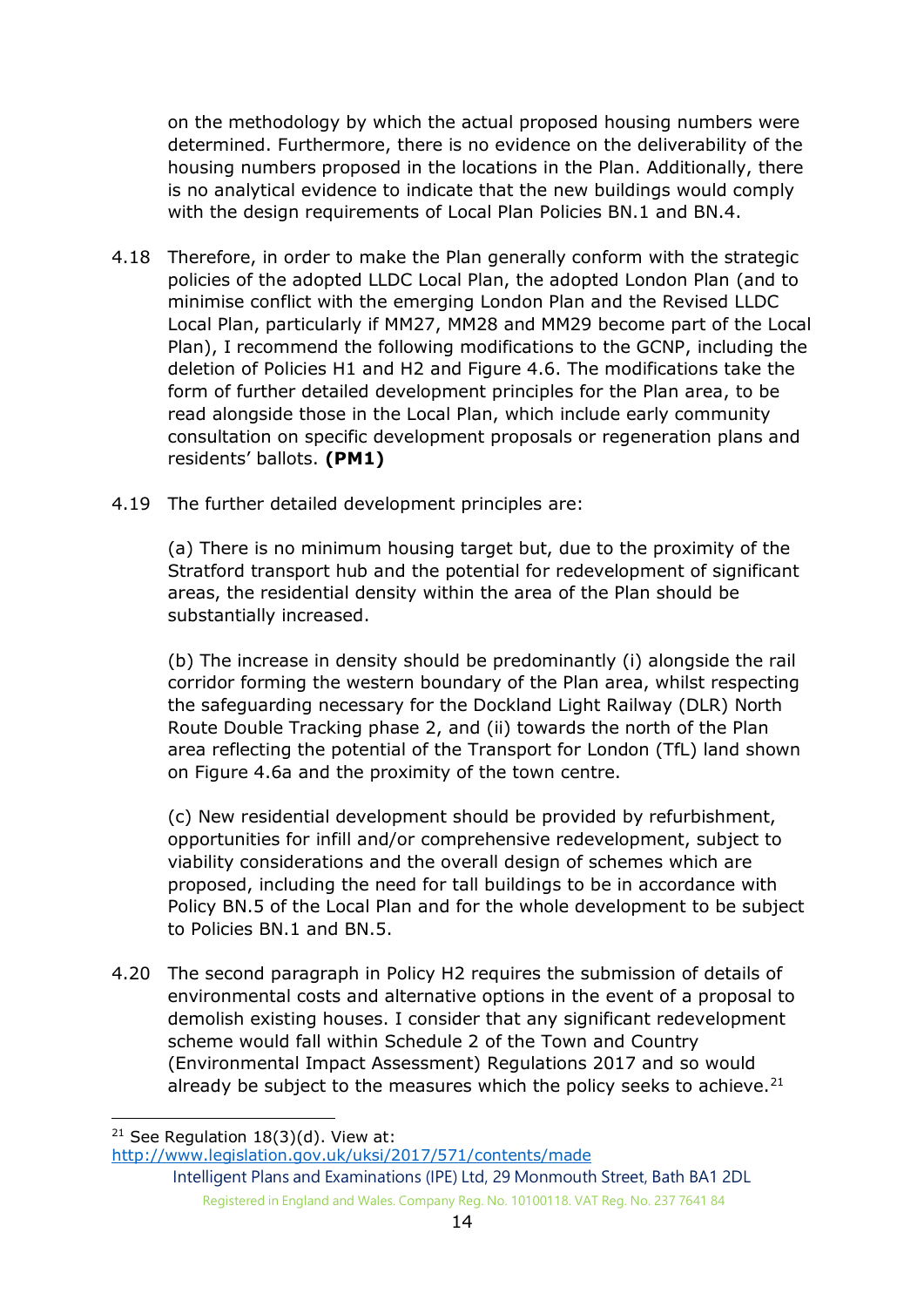- 4.21 The third paragraph of Policy H2 concerns affordable housing and sets a target for all sites of 10 houses or more of 50% being not-for-profit community led housing and social rented housing. Having regard to the advice in the PPG $^{22}$ , I note this approach conflicts with the emerging London Plan and the emerging Revised Local Plan. These differentiate between publicly and privately owned land and also include within Policies H4 to H6 of the emerging London Plan and Policy H.2 of the Revised Local Plan a far more comprehensive set of criteria to be satisfied in order to obtain the appropriate mix and tenure of affordable housing in specific situations. My principal concern in relation to meeting the Basic Conditions is that the broad approach of the third paragraph of Policy H2 of the GCNP would not contribute to securing the achievement of sustainable development. Other aspects of Policy H2 consider housing for the elderly which is dealt with in Policy H.3 of the emerging Revised Local Plan and the Home Quality Mark, which is a form of certification from housebuilders to those who then buy or rent the homes and is not a neighbourhood planning matter. Therefore, I shall recommend the deletion of those parts of Policy H2 as part of PM1.
- 4.22 Paragraph 4.4.1 refers to a resident-led master plan for the Carpenters Estate. There is no reason why an informal master plan cannot be prepared by the residents, but its function would be to inform any consultation carried out by the LLDC as the local planning authority, or Newham LB as the major landowner.
- 4.23 Policy H3, which should be renumbered H2 if the above recommendations are accepted, considers environmental standards for new housing and generally conforms with Policies SP.5, S.2, S.3 and S.4 of the adopted Local Plan (and emerging Revised Local Plan) and has regard to national guidance.<sup>23</sup>

*Topic (b): Green Space, Biodiversity and Community Gardening (Policies G1, G2, G3, G4 and G5)*

4.24 Policy G1 seeks to protect and enhance green spaces. The policy is in general conformity with Policy BN.7 of the adopted Local Plan (and does not conflict with Policy BN.8 of the emerging Revised Local Plan). The policy also has regard to national guidance. 24 However, in order to be effective for development management and ensure subsequent maintenance, I shall recommend a modification to require the submission of an appropriate scheme. **(PM2)**

<sup>-</sup><sup>22</sup> Reference ID: 41-009-20190509.

<sup>&</sup>lt;sup>23</sup> NPPF: paragraph 150 b).

<sup>24</sup> NPPF: paragraph 92.

Intelligent Plans and Examinations (IPE) Ltd, 29 Monmouth Street, Bath BA1 2DL Registered in England and Wales. Company Reg. No. 10100118. VAT Reg. No. 237 7641 84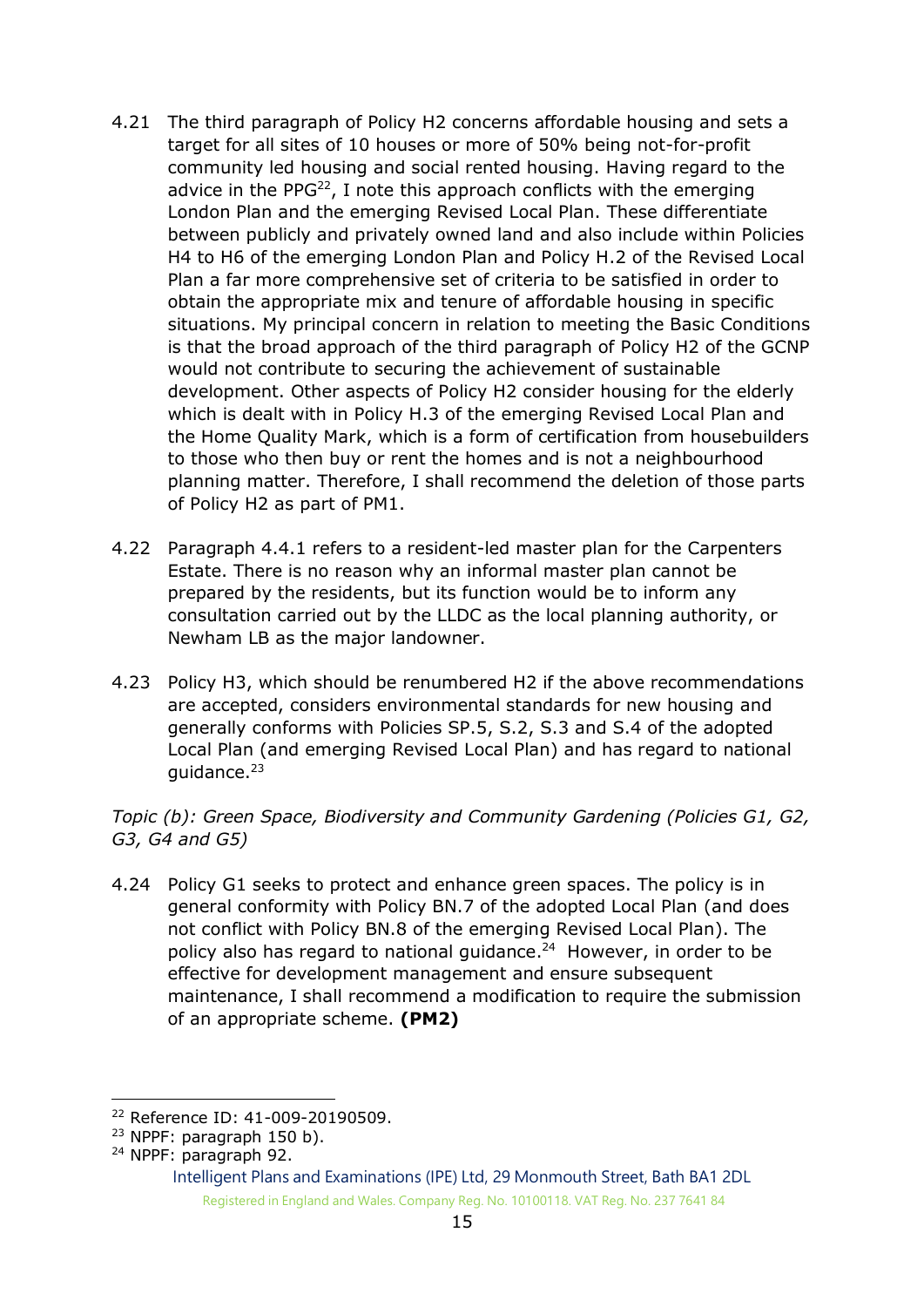- 4.25 Policy G2 and Figure 4.3 identify communal green spaces which have the potential to provide community facilities. The policy describes the green spaces as Local Green Space (LGS). Figure 4.3 describes them as public green space. LGS is provided for in the NPPF where paragraph 100 describes the criteria to be met. Although the evidence to support definition as LGS is not explicit in the Plan, I consider that the proximity of the areas of land to the community, the value placed on them and their modest size would mean that the criteria are satisfied. However, NPPF paragraph 99 states that the LGS should be capable of enduring beyond the end of the Plan period.
- 4.26 In my opinion, some open spaces may be lost or altered by any scheme for regeneration which could occur before 2028, which is the end date for the period of the Plan. Therefore, I shall recommend modifying the policy by identifying the green spaces as Public Green Space. The spaces will still retain protection, where appropriate, under Policy G1. The phrase within Policy G2 "… Development will contribute to …" is insufficiently flexible and I shall recommend a modification so that a contribution will be sought, where appropriate. **(PM3)** Subject to those modifications, the policy would generally conform with strategic Policy BN.7 of the adopted Local Plan (would not conflict with Policy BN.8 of the Revised Local Plan) and would have regard to national guidance. $25$
- 4.27 Policy G3 deals with biodiversity. Policy G4 supports tree planting and maintenance. I consider both policies are in general conformity with Policy BN.3 of the adopted Local Plan (and do not conflict with Policy BN.3 of the emerging Revised Local Plan) and have regard to national guidance.<sup>26</sup>
- 4.28 Policy G5 supports local food growing and community gardening and is in general conformity with Policy S.7 of the adopted Local Plan (and is not in conflict with Policy S.9 of the Revised Local Plan). The policy has regard to national guidance.<sup>27</sup> However, to require composting facilities, water butts and "food growing spaces" on all housing development is too restrictive and may be impractical for all units in any tall buildings. Therefore, I shall recommend the deletion of those requirements. **(PM4)**

*Topic (c): Economy and Employment (Policies E1, E2 and E3)* 

4.29 Policy E1 seeks to persuade developers to support the Neighbourhood Education Partnership which is intended to be based in a new multipurpose community hub. The location of the hub is not specified in the Plan. However, the aspirational policy generally conforms with the Local

<sup>-</sup><sup>25</sup> NPPF: paragraph 92.

<sup>26</sup> NPPF: paragraph 170 d).

<sup>27</sup> NPPF: paragraph 91 c).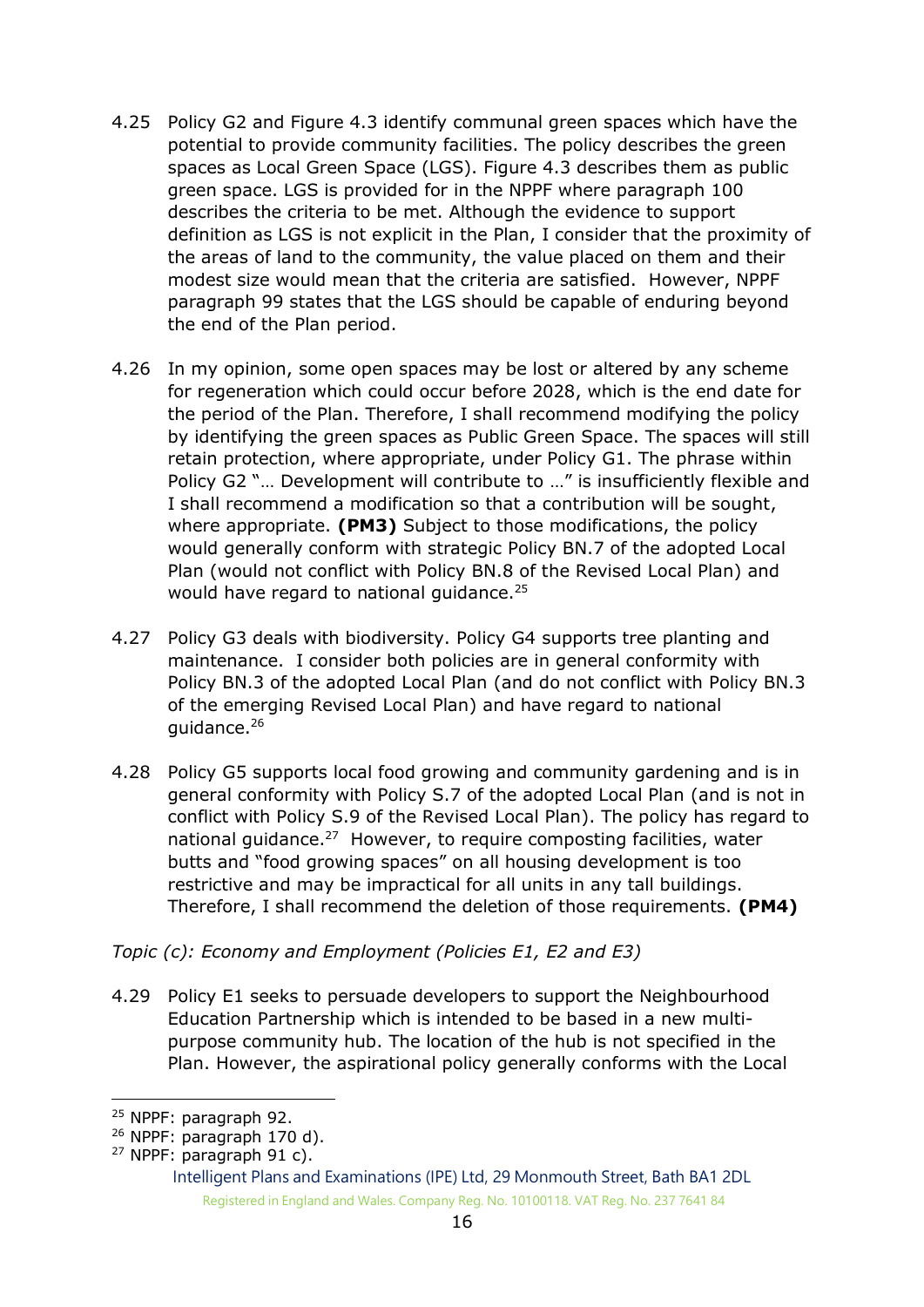Plan Policies SP.1 and B.5 (and does not conflict with the similarly phrased Revised Local Plan Policies SP.1 and B.5) which aim to promote access to skills and employment training. Policy E1 also has regard to national guidance.<sup>28</sup> Nevertheless, the policy as drafted is too prescriptive and I shall recommend a modification to make it one of support. **(PM5)**

- 4.30 Policy E2 encourages local businesses and local employment. The thrust of the policy generally conforms with Local Plan Policy B.1 section 5. Although the Plan area is outside an employment cluster as defined in the Local Plan, paragraph 4.14 states that the intention of the policy is to maintain employment outside the clusters as it plays a pivotal role in the economic performance of the area. The details within Policy E2 also generally conform with strategic Local Plan Policies B.3, B.4 and B.5. However, in my opinion, targeting "young people" is too imprecise to be effective in development management, as well as being discriminatory.
- 4.31 The requirement to pay at least the London Living Wage is not a land use planning matter and, in any event, would not be enforceable. In addition, the phraseology of Policy E2 makes it mandatory to provide all the elements within it which I consider is unreasonable and may prejudice employment development proposals which might otherwise be sustainable and acceptable. Therefore, I shall recommend modifying the policy by excluding the words to which I refer above and also by encouraging the provision of the details within the policy, rather than compelling them to be provided. **(PM6)**
- 4.32 Furthermore, paragraph 4.1.5 of the Plan states that target rents for low cost workspace will be 50% of market value, which is tantamount to policy. There is no evidence to justify such a figure, which does not conform with Policy B.4 and paragraph 4.32 of the Local Plan (and conflicts with paragraph 4.36 of the Revised Local Plan). Accordingly, I shall recommend deleting the final two sentences of paragraph 4.1.5 of the Plan. **(PM7)**
- 4.33 Figure 4.1 identifies the blocks of single storey lock up garages in the Plan area, together with a diagram illustrating how they could be converted to low cost workspace. The Plan does not show them as proposals, although should the garages remain available to be used in this way, they may offer an opportunity for innovative development or redevelopment including low cost workspace. However, the sites may also provide opportunities for redevelopment for residential purposes.
- 4.34 Policy E3 states that new retail development will be permitted where it includes shops and services needed in the neighbourhood. I note the justification in the Plan, which indicates a need for local shops and

<sup>-</sup><sup>28</sup> NPPF: paragraph 20.

Intelligent Plans and Examinations (IPE) Ltd, 29 Monmouth Street, Bath BA1 2DL Registered in England and Wales. Company Reg. No. 10100118. VAT Reg. No. 237 7641 84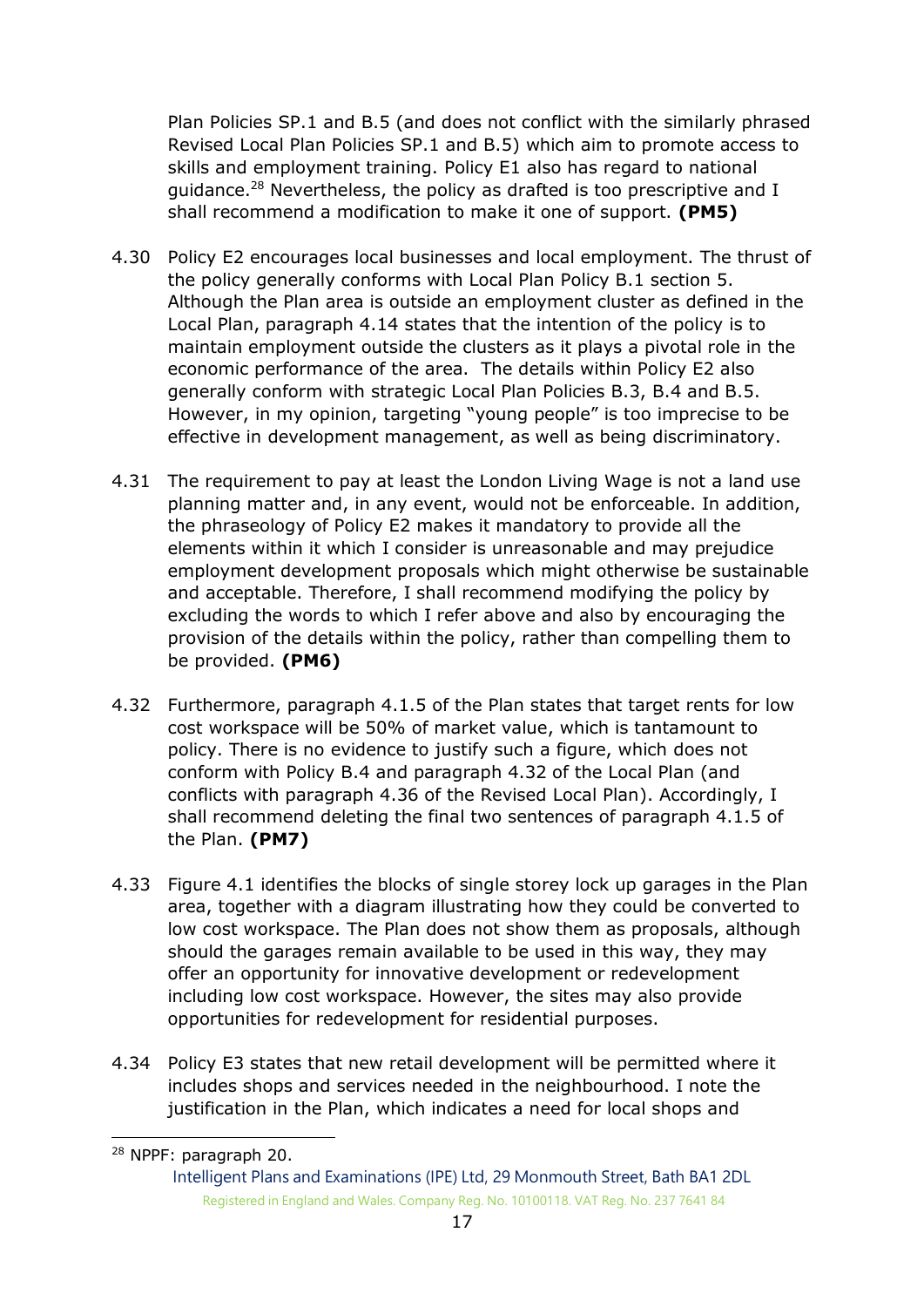services such as a pharmacy, launderette, post office and hairdresser. I do not consider that these are necessarily town centre uses and are frequently found in residential areas with no demonstrable detrimental effect on town centre vitality and viability. Should a proposed unit exceed 200 sq.m, it would be the subject of a retail impact assessment in order to test whether its presence could threaten any nearby centres such as the Stratford Town Centre.

- 4.35 The phrasing of the policy suggests that the inclusion of such shops and services could be used as a device in order to permit a major retail development. Furthermore, in addition to the reference in the policy to "over-concentration", which is too ambiguous to be an effective development management mechanism, the brand name of shops or cafes cannot be prescribed in planning control. Planning policy does not allow for specific types of development to be banned outright. There is no evidence to justify a 333m buffer zone restricting fast food outlets around schools. However, Policy E9 D of the emerging London Plan indicates a threshold of 400m, which is appropriately evidenced, with details about how that is to be implemented.
- 4.36 Therefore, rather than duplicate the Policy E9 D policy from the emerging London Plan, I shall recommend deleting that element of Policy E3 from the GCNP, but adjusting Figure 4.2 to illustrate a 400m boundary given the existence of evidence to justify this. I shall also recommend rephrasing Policy E3 to take account of the deficiencies noted above. **(PM8)** With the recommended modifications, Policy E3 would generally conform with Policies 4.8 B (b) and Policy 7.1 of the adopted London Plan (and would not conflict with Policy E9 of the emerging London Plan). It would enable the provision of a range of services appropriate to meet the different needs of the diverse community which makes up the neighbourhood. The policy would also have regard to national guidance for promoting healthy and safe communities.<sup>29</sup>

## *Topic (d): Transport Connections and Movement (Policies T1, T2 and T3)*

4.37 The three policies which are grouped into the Transport section generally conform with strategic Policies T.3 and T.4 of the adopted Local Plan (and minimise conflicts with Policies T.3 and T.4 of the emerging Revised Local Plan). They each have regard to national guidance.<sup>30</sup> However, there are deficiencies within the phrasing of the policies in that the terminology is too restrictive and I shall recommend modifying the first phrases of Policies T1 and T2 to make them less compelling. In addition, the final sentence in Policy T1 is an aspiration rather than a land use policy and I

<sup>29</sup> NPPF: paragraphs 91 & 92.

<sup>30</sup> NPPF: paragraph 104.

Intelligent Plans and Examinations (IPE) Ltd, 29 Monmouth Street, Bath BA1 2DL Registered in England and Wales. Company Reg. No. 10100118. VAT Reg. No. 237 7641 84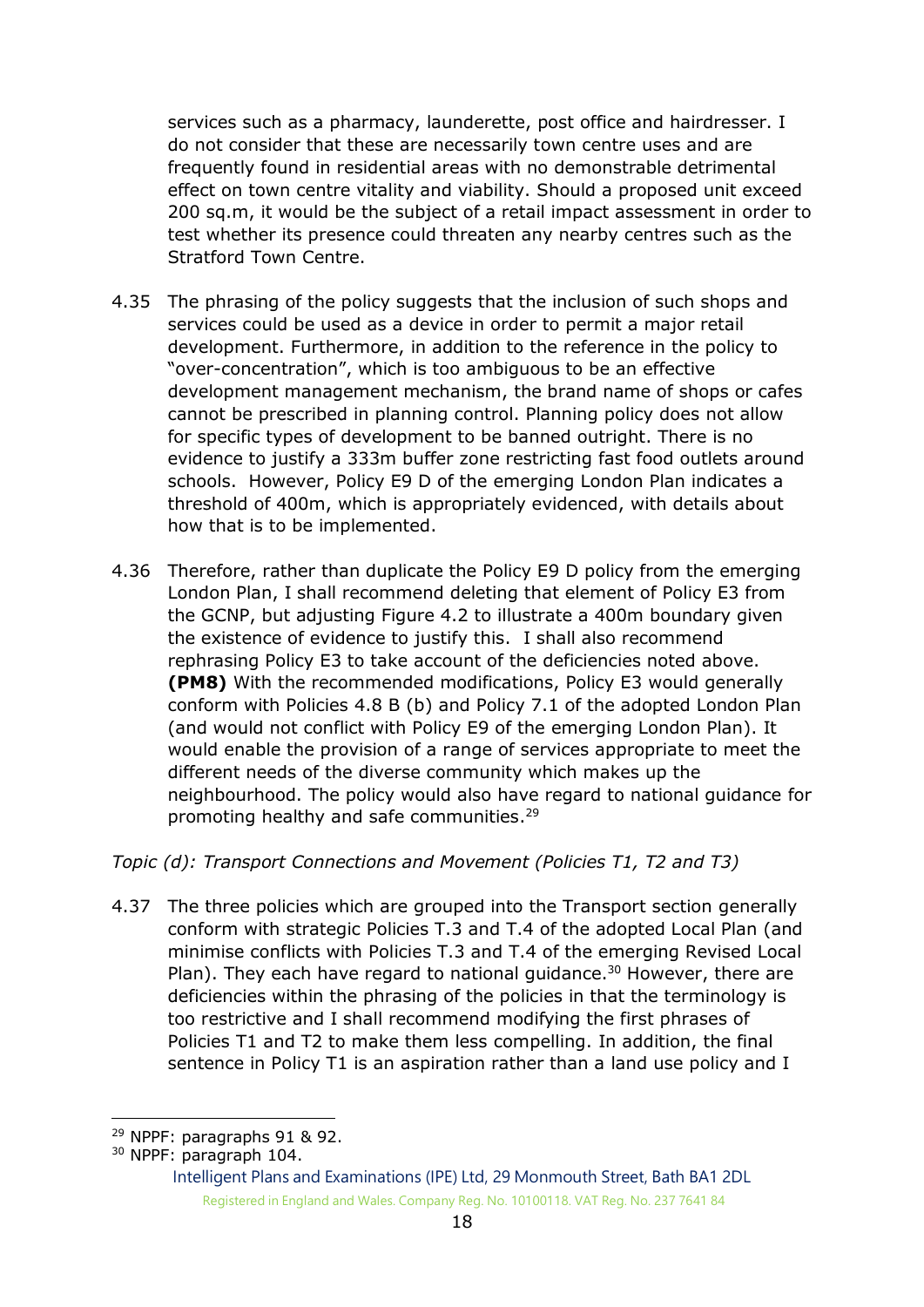recommend that it should be transferred to a new paragraph preceding 4.4.1. **(PM9)**

- 4.38 Policy T2 includes a reference to bike hire schemes, space for which might be accommodated on either privately or publicly owned land. I shall recommend that the policy is recast in order to encourage support of the extension of bike hire schemes and the provision of car parking to the London Plan standards. The encouragement of low carbon and diesel free cars is outside the scope of a neighbourhood plan. **(PM10)**
- 4.39 The final two bullet points in Policy T3 identify actions to be taken rather than policy and I recommend that they are transferred to paragraph 4.4.7. **(PM11)**

*Topic (e): Community Facilities, Ownership and Empowerment (Policies C1 and C2)*

- 4.40 Policy C1 deals with community empowerment and I have noted the representation by the LLDC which correctly refers to the respective roles of the LLDC as the local planning authority and the Neighbourhood Forum as a consultee in the planning process. Therefore, I shall recommend modifying the policy so that it expresses support for involvement of the Forum in the development management process but deletes the requirement to submit development briefs to the Forum, the need to agree with the Forum a programme of active engagement and the requirement to submit a Social Impact Statement. **(PM12)** Subject to those modifications, the policy would generally conform with the supporting development principles of Site Allocation SA3.4 of the adopted Local Plan (and would not conflict with those in the emerging Revised Local Plan) and would have regard to national quidance. $31$
- 4.41 Policy C2 seeks the provision of community facilities when major development is permitted and generally conforms with strategic Policy CI.1 of the adopted Local Plan (and does not conflict with Policy CI.1 of the emerging Revised Local Plan), subject to the modification of the final sentence to overcome the deficiency caused by specifying the length of any lease in a planning policy document. **(PM13)** The policy will then also have regard to national guidance.<sup>32</sup>

## *Other Comments*

4.42 When assessing whether the Plan is in general conformity with the strategic policies for the area, I have considered the policies against those of the LLDC Local Plan and the London Plan. Unless otherwise stated, the

<sup>-</sup> $31$  NPPF: paragraph 17 c).

<sup>32</sup> NPPF: paragraph 92.

Intelligent Plans and Examinations (IPE) Ltd, 29 Monmouth Street, Bath BA1 2DL Registered in England and Wales. Company Reg. No. 10100118. VAT Reg. No. 237 7641 84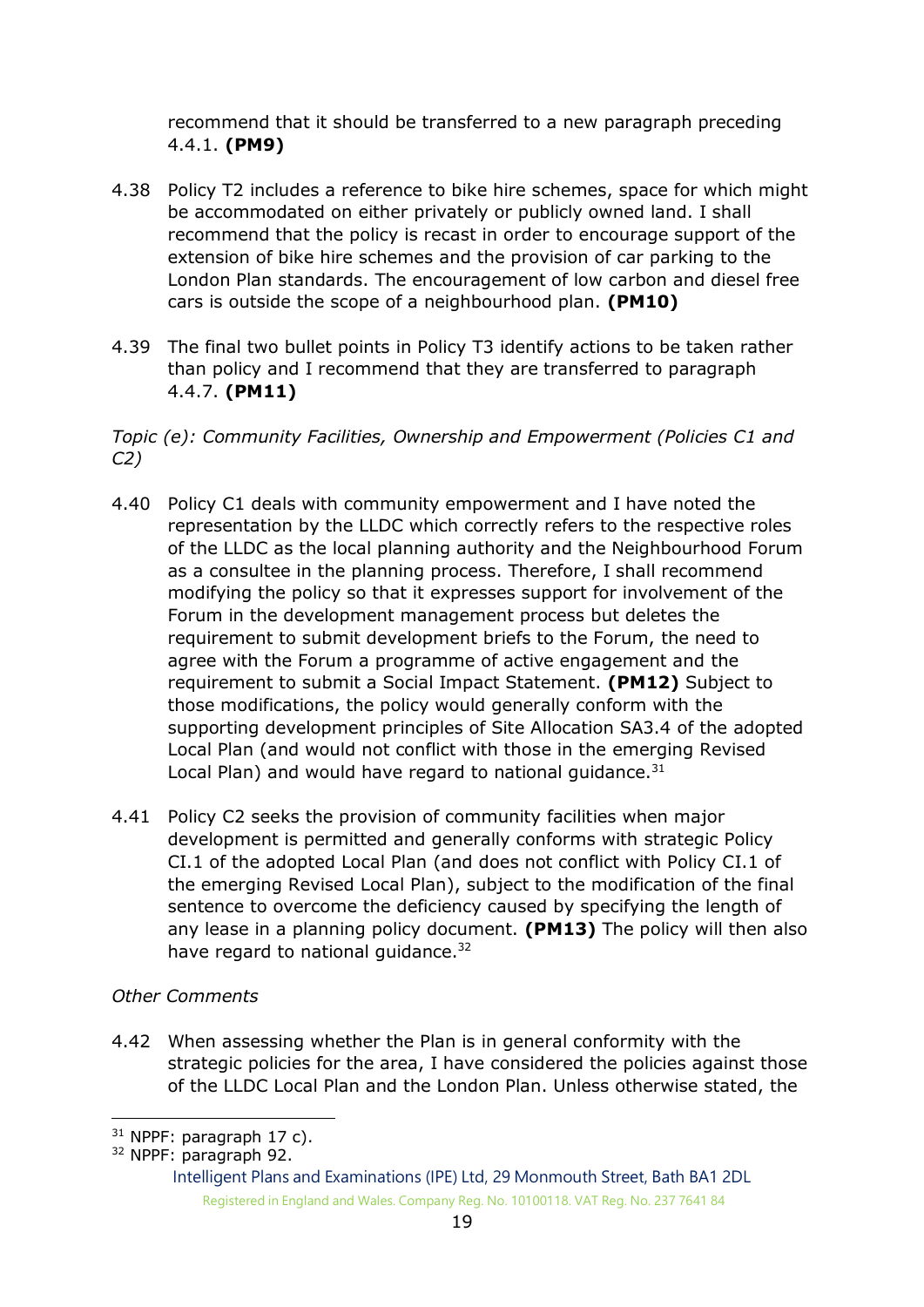policies generally conform with the London Plan (and have minimised conflict with the emerging London Plan), have regard to national policy and guidance and would contribute to the achievement of sustainable development.

4.43 The Plan includes Section 5: Delivery. It does not form part of the statutory plan and is not the subject of this examination. Nevertheless, it is a valuable component of the Plan which will assist in monitoring the implementation of the various policies. The GCNF is to be commended for recognising that the neighbourhood planning process does not end with the preparation and making of the Plan.

## **5. Conclusions**

#### *Summary*

- 5.1 The Greater Carpenters Neighbourhood Plan has been duly prepared in compliance with the procedural requirements. My examination has investigated whether the Plan meets the Basic Conditions and other legal requirements for neighbourhood plans. I have had regard to all the responses made following consultation on the Neighbourhood Plan, and the evidence documents submitted with it.
- 5.2 I have made recommendations to modify a number of policies to ensure the Plan meets the Basic Conditions and other legal requirements. I recommend that the Plan, once modified, proceeds to referendum.

#### *The Referendum and its Area*

- 5.3 I have considered whether or not the referendum area should be extended beyond the designated area to which the Plan relates. The Greater Carpenters Neighbourhood Plan, as modified, has no policy which I consider significant enough to have an impact beyond the designated Neighbourhood Plan boundary, requiring the referendum to extend to areas beyond the boundary of the Plan.
- 5.4 I recommend that the boundary for the purposes of any future referendum on the Plan should be the boundary of the designated Neighbourhood Plan Area.

#### *Overview*

Intelligent Plans and Examinations (IPE) Ltd, 29 Monmouth Street, Bath BA1 2DL 5.5 In conducting the examination, I enjoyed reading the Plan and visiting the Greater Carpenters area. The Plan is challenging and the GCNF may feel understandably disappointed that I have rejected the policy of prioritising refurbishment over redevelopment or regeneration. I note from the Consultation Statement that the precursor of the GCNP was the Carpenters Community Plan published in 2013 as a response to the "top

Registered in England and Wales. Company Reg. No. 10100118. VAT Reg. No. 237 7641 84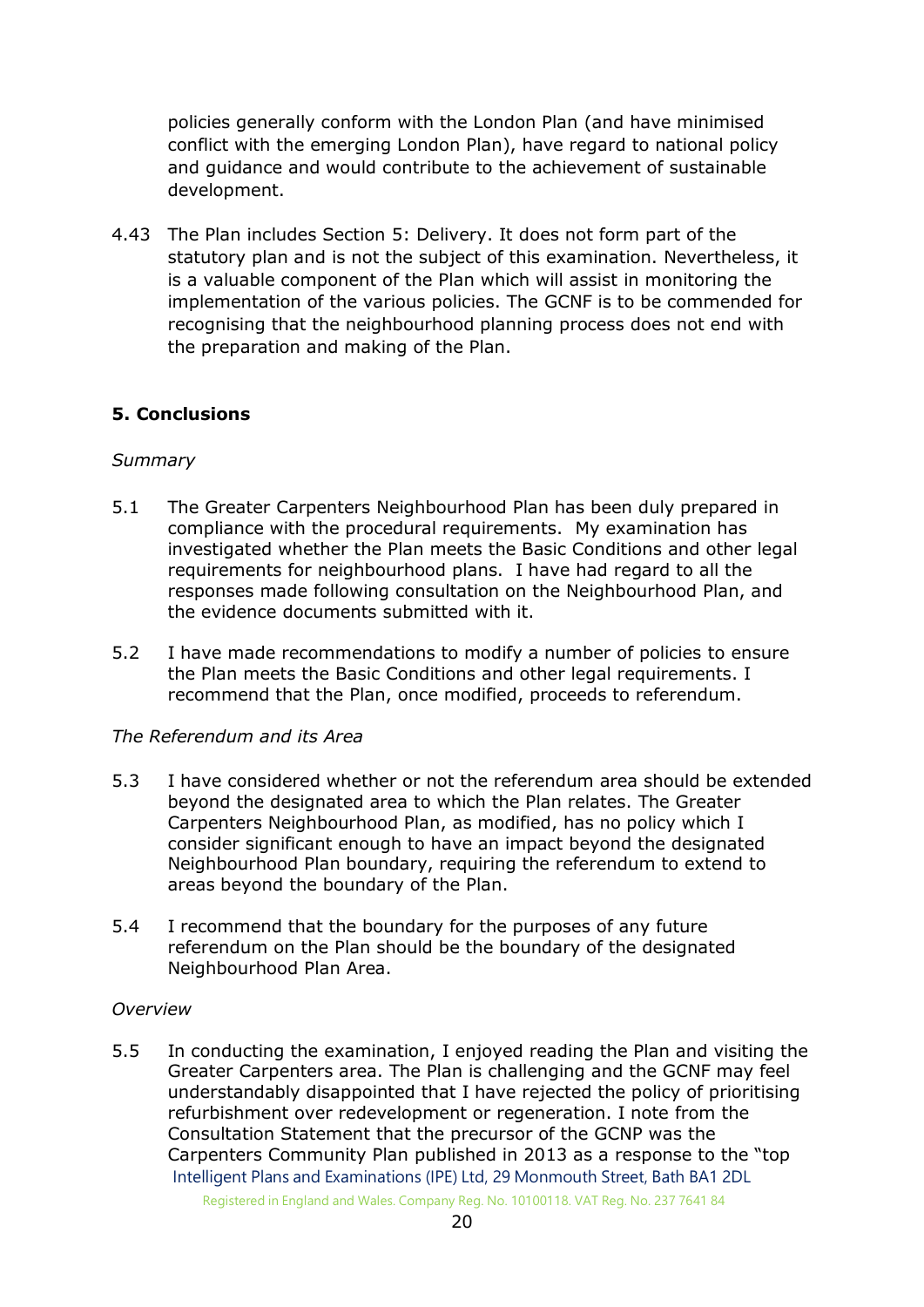down" plans for the estate and this may have influenced the overall strategy for housing in the Neighbourhood Plan.

- 5.6 Nevertheless, the recognition by the GCNF that the overall housing density in the Plan area has to be significantly increased is a welcome sign that the consultation process with Newham LB about seeking an appropriate balance between refurbishment and comprehensive redevelopment should be productive.
- 5.7 The GCNF are to be congratulated for their efforts in producing the document which, incorporating the modifications I have recommended, will make a positive contribution to the Development Plan for the Greater Carpenters area and will assist in creating sustainable development.

*Andrew Mead*

Examiner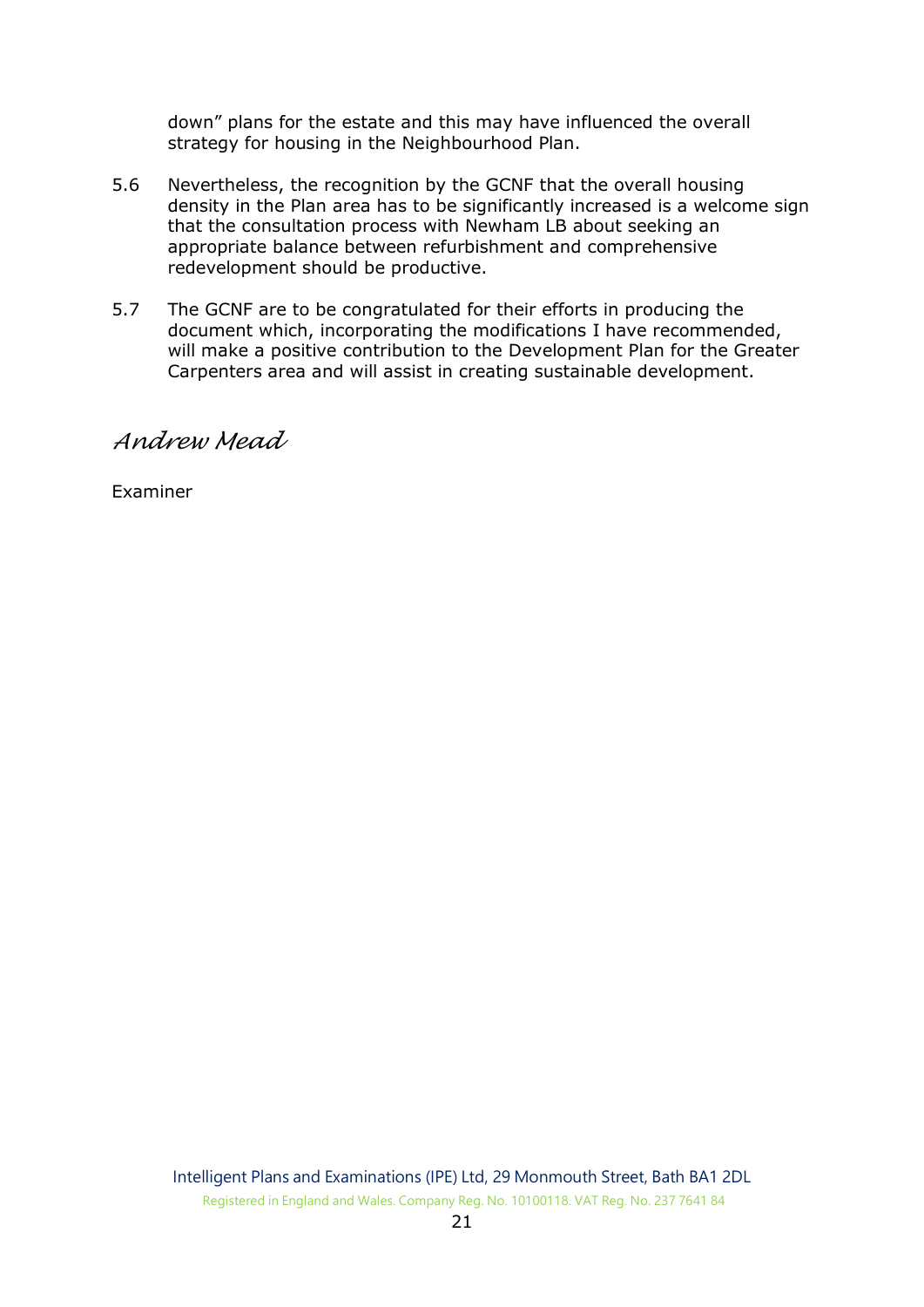# **Appendix: Modifications**

| <b>Proposed</b><br>modification<br>number<br>(PM) | <b>Plan reference</b> | <b>Modification</b>                                                                                                                                                                                                                                                                                                                                                                                                     |
|---------------------------------------------------|-----------------------|-------------------------------------------------------------------------------------------------------------------------------------------------------------------------------------------------------------------------------------------------------------------------------------------------------------------------------------------------------------------------------------------------------------------------|
| PM1                                               | Policies H1 and       | Delete Policy H1, H2 and Figure 4.6.                                                                                                                                                                                                                                                                                                                                                                                    |
|                                                   | H <sub>2</sub>        | Replace with a new Policy H1: New<br>and Existing Homes as follows:                                                                                                                                                                                                                                                                                                                                                     |
|                                                   |                       | "(a) There should be no minimum<br>housing target but, due to the<br>proximity of the Stratford<br>transport hub and the potential<br>for redevelopment of significant<br>areas, the residential density<br>within the area of the Plan should<br>be significantly increased.                                                                                                                                           |
|                                                   |                       | (b) The increase in density should<br>be predominantly (i) alongside<br>the rail corridor forming the<br>western boundary of the Plan<br>area, whilst respecting the<br>safeguarding necessary for the<br><b>DLR North Route Double Tracking</b><br>phase 2 and (ii) towards the north<br>of the Plan area reflecting the<br>potential of the TfL land shown on<br>Figure 4.6a and the proximity of<br>the town centre. |
|                                                   |                       | (c) New residential development<br>should be provided by<br>refurbishment, opportunities for<br>infill and/or comprehensive<br>redevelopment, subject to<br>viability considerations and the<br>overall design of schemes which<br>are proposed, including the need<br>for tall buildings to be in<br>accordance with Policy BN.5 of<br>the Local Plan."                                                                |
| PM <sub>2</sub>                                   | Policy G1             | Add at the end of the second<br>paragraph: " by the submission<br>and approval by the local planning                                                                                                                                                                                                                                                                                                                    |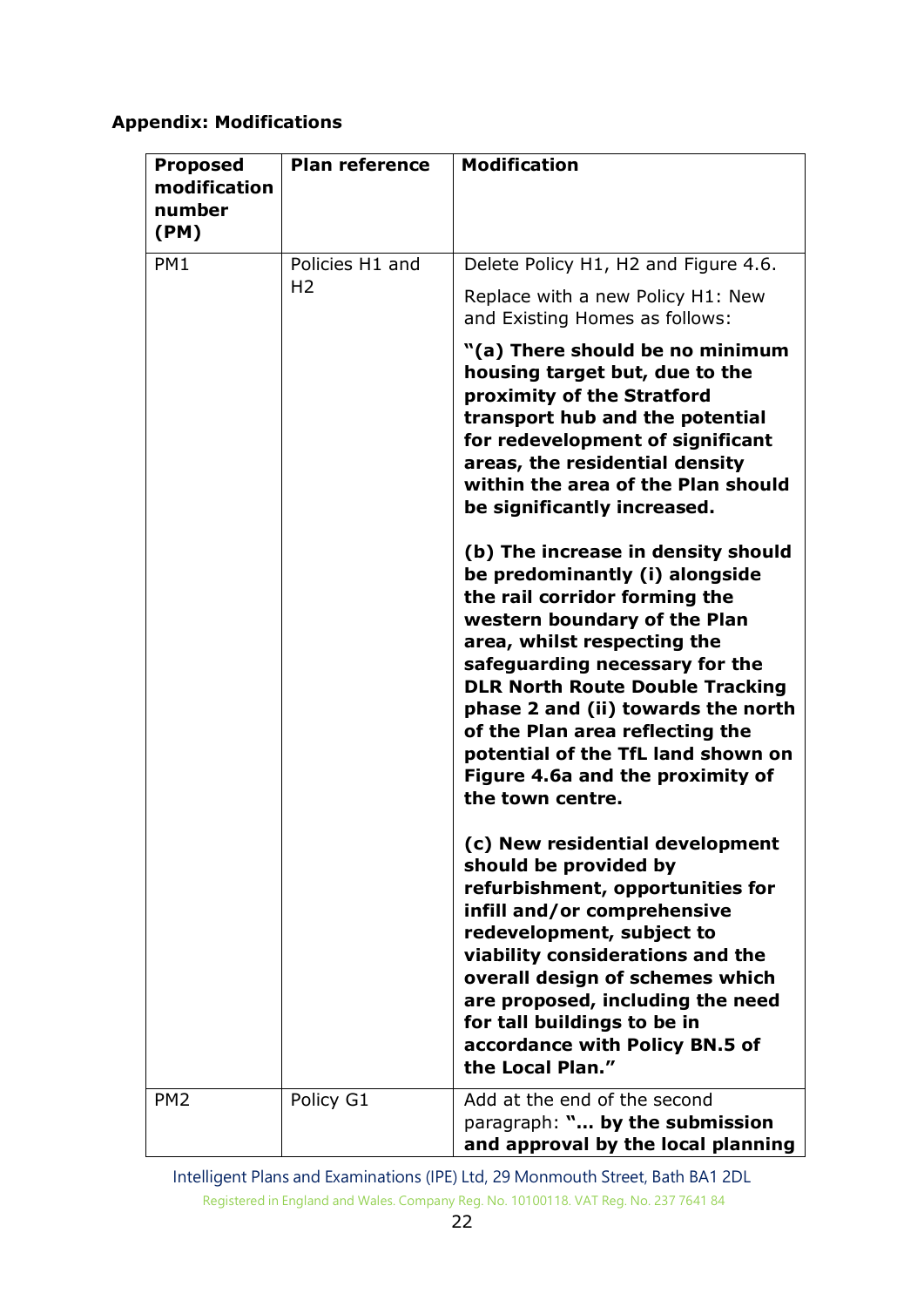|                 |                 | authority of a maintenance<br>scheme for the green spaces<br>which should include details of<br>management and maintenance<br>costs."                  |
|-----------------|-----------------|--------------------------------------------------------------------------------------------------------------------------------------------------------|
| PM <sub>3</sub> | Policy G2       | Delete: " Local Green Space " and<br>substitute: " Public Green Space                                                                                  |
|                 |                 | Delete: "Development will<br>contribute" and substitute: "<br><b>Contributions from development</b><br>will be sought where appropriate<br>towards: ". |
| PM4             | Policy G5       | Delete the final two sentences of the<br>policy.                                                                                                       |
| PM <sub>5</sub> | Policy E1       | Delete: "Developers will work with "<br>and substitute: "The<br><b>Neighbourhood Forum will</b><br>encourage developers to work<br>with ".             |
| PM <sub>6</sub> | Policy E2       | Delete: "In particular they will<br>provide" and substitute: "In<br>particular, the following will be<br>sought".                                      |
|                 |                 | First bullet point; delete: " young<br>people and ".                                                                                                   |
|                 |                 | Third bullet point; delete: "and paying<br>at least the London Living Wage."                                                                           |
| PM7             | Paragraph 4.1.5 | Delete the final two sentences.                                                                                                                        |
| PM <sub>8</sub> | Policy E3       | Policy E3 (i) replace "includes" with<br>"comprises."                                                                                                  |
|                 |                 | (ii) Delete: "betting shops, money<br>shops and brand name cafes" and<br>replace with "betting shops and<br>money shops."                              |
|                 |                 | Delete: "No fast food shops will be<br>permitted in the plan area".                                                                                    |
|                 |                 | Adjust Figure 4.2 to show a buffer<br>zone of 400m.                                                                                                    |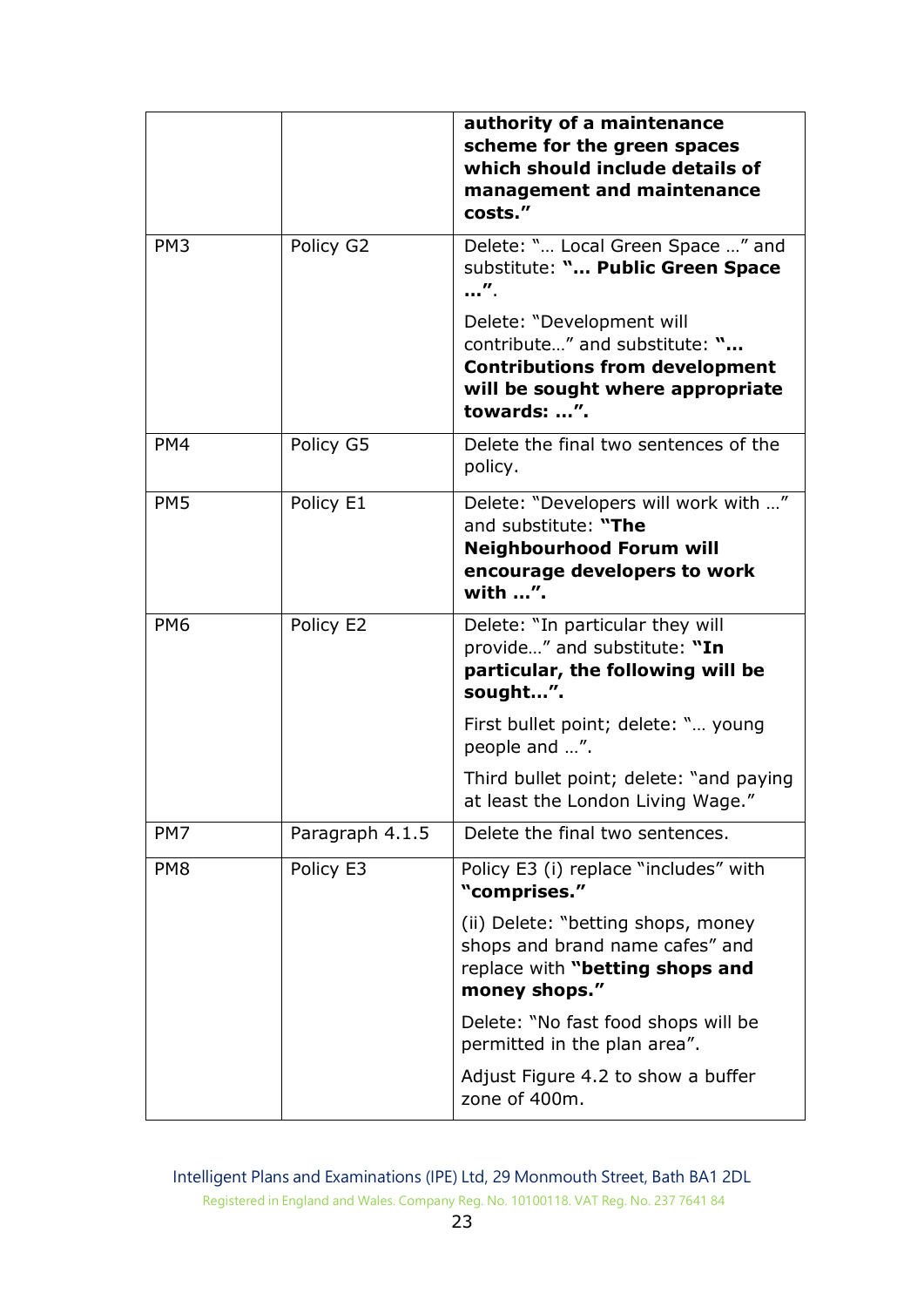| PM <sub>9</sub> | Policy T1       | Delete the policy wording and<br>substitute:                                                                                                                                                                                                                                                |
|-----------------|-----------------|---------------------------------------------------------------------------------------------------------------------------------------------------------------------------------------------------------------------------------------------------------------------------------------------|
|                 |                 | "Development which provides<br>improved integration of the<br><b>Greater Carpenters</b><br>neighbourhood area with its<br>surroundings will be supported."                                                                                                                                  |
|                 |                 | Transfer the final sentence in the<br>policy to a new paragraph preceding<br>4.4.1.                                                                                                                                                                                                         |
| <b>PM10</b>     | Policy T2       | Delete the policy wording and<br>substitute:                                                                                                                                                                                                                                                |
|                 |                 | "All development should provide<br>small scale infrastructure,<br>including cycle storage to at least<br>London Plan standards, in order to<br>increase the proportion of<br>journeys made on foot or by bike<br>and to increase the accessibility of<br>bus services across the Plan area. |
|                 |                 | <b>Measures to extend the London</b><br>bike scheme and local bike hire<br>schemes will be supported.                                                                                                                                                                                       |
|                 |                 | All development should provide<br>car parking spaces to the standard<br>within the London Plan."                                                                                                                                                                                            |
| <b>PM11</b>     | Policy T3       | Transfer the final two bullet points to<br>paragraph 4.4.7.                                                                                                                                                                                                                                 |
| <b>PM12</b>     | Policy C1       | Amend the first sentence of the policy<br>to: "Developers will be encouraged to<br>engage with the community,<br>undertake investments, etc".                                                                                                                                               |
|                 |                 | Delete the second sentence, including<br>the times listed from (i) to (iii).                                                                                                                                                                                                                |
|                 | Paragraph 4.5.2 | Delete the paragraph and substitute:<br>"The Neighbourhood Forum<br>should be involved in developing<br>the scope of any social impact<br>assessment to be submitted with<br>a planning application."                                                                                       |
| <b>PM13</b>     | Policy C2       | Delete the final sentence and<br>substitute: "Community floor space                                                                                                                                                                                                                         |